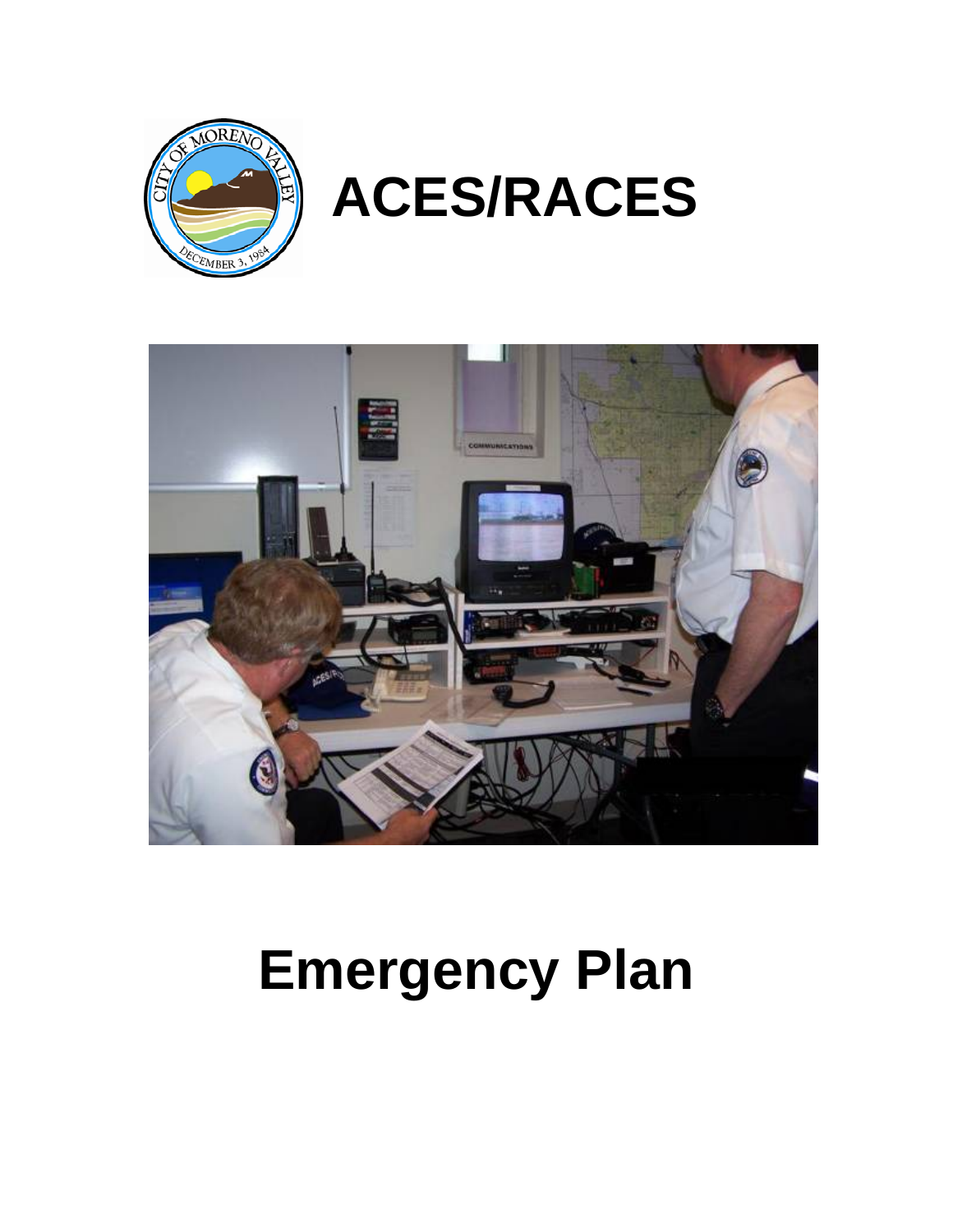

# **Table of Contents**

# **APPENDIXES**

| Appendix K: International Telecommunications Union Phonetic Alphabet37 |  |
|------------------------------------------------------------------------|--|
|                                                                        |  |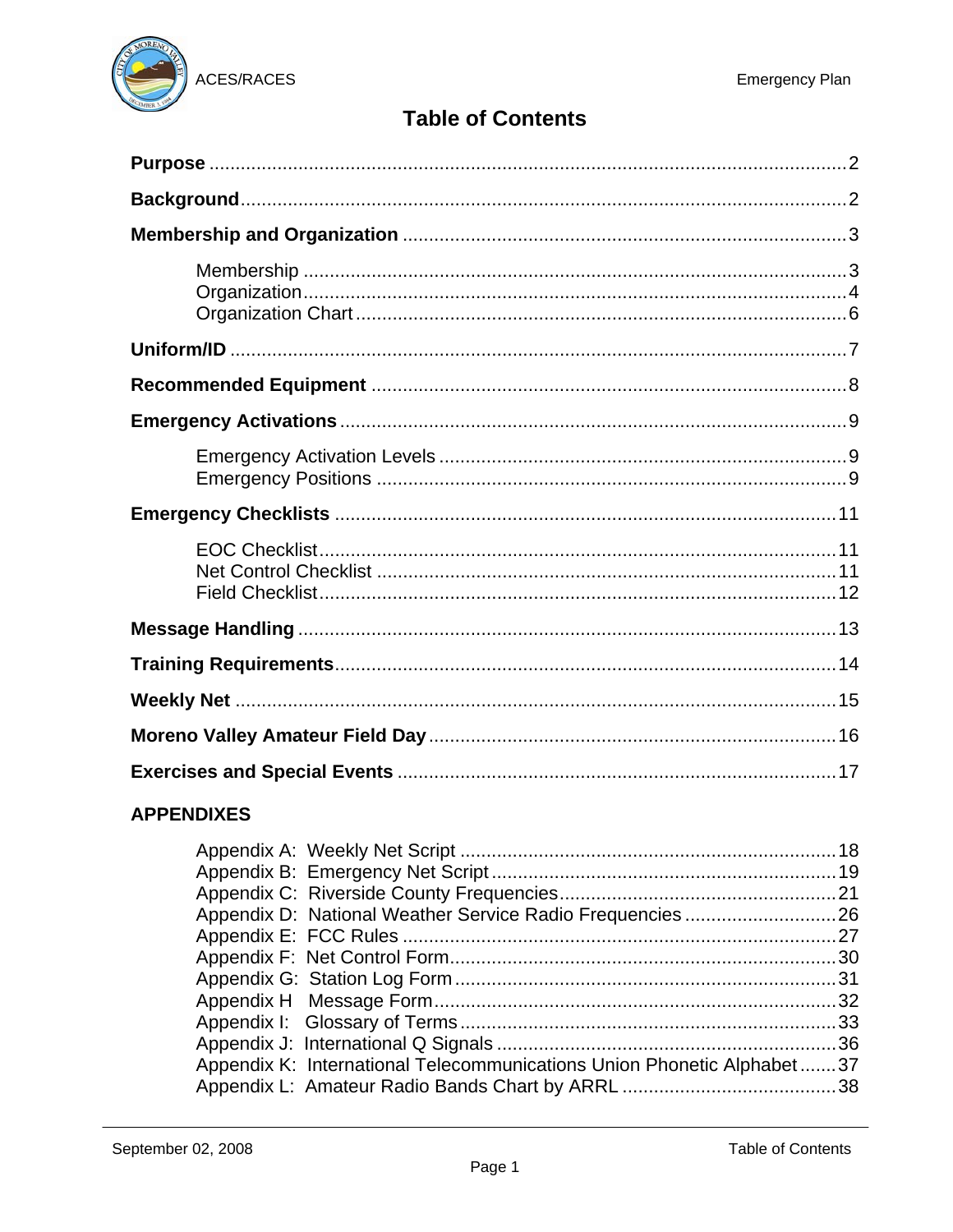

# **Purpose and Background**

# **Purpose**

Amateur Communications Emergency Services (ACES) and Radio Amateur Communications Civil Emergency Services (RACES) are programs administered by City of Moreno Valley Emergency Operations and Volunteer Services.

The purpose of Moreno Valley ACES/RACES, hereafter known as MV ACES/RACES, is to provide vital communications support during emergency incidents as well as during routine events and activities. Utilizing state-of-the-art technologies such as portable repeaters, packet radio, amateur television and Automatic Position Reporting System (APRS), MV ACES/RACES provides emergency communications support to the City Emergency Operations Center (EOC), serves as shadows to City personnel, supports activated shelters, reports the extent of damage during an emergency; and provides mutual aid to the County and other jurisdictions and agencies as needed.

Non-emergency support is also a critical element because it enhances preparedness and coordination as well as provides essential communications links. Non-emergency events that involve MV ACES/RACES include citywide and countywide disaster exercises; parades; safety fairs; celebrations; and training with other organizations and groups within the County such as Riverside Emergency Animal System (REARS).

#### **Background**

After recognizing the need to use amateur radio to support the nation's Civil Defense program, in 1951 the Federal Communications Commission (FCC) authorized Radio Amateur Civil Emergency Services (RACES) under the direction of the Civil Defense Program. Later, the Civil Defense Program became the Federal Emergency Management Agency (FEMA). According to FEMA, RACES can only be administered by local, county and state emergency management agencies. Their role is to provide radio communications for civil-preparedness and natural disaster emergencies only. During RACES activations, RACES operators may only communicate with amateurs operating in a RACES capacity. Tests and drills are limited to a maximum of one hour per week.

Such restrictions do not apply when operating in other capacities. Therefore, the City of Moreno Valley has added Amateur Communications Emergency Services (ACES). Using the same operators and the same frequencies, MV ACES/RACES can "switch hats" from ACES to RACES and RACES to ACES to meet the requirements of the situation as it develops. This allows for participation in weekly nets, exercises, training, and special events as needed without having to worry about the one hour per week time limit or having to only communicate with those who are operating in RACES capacity.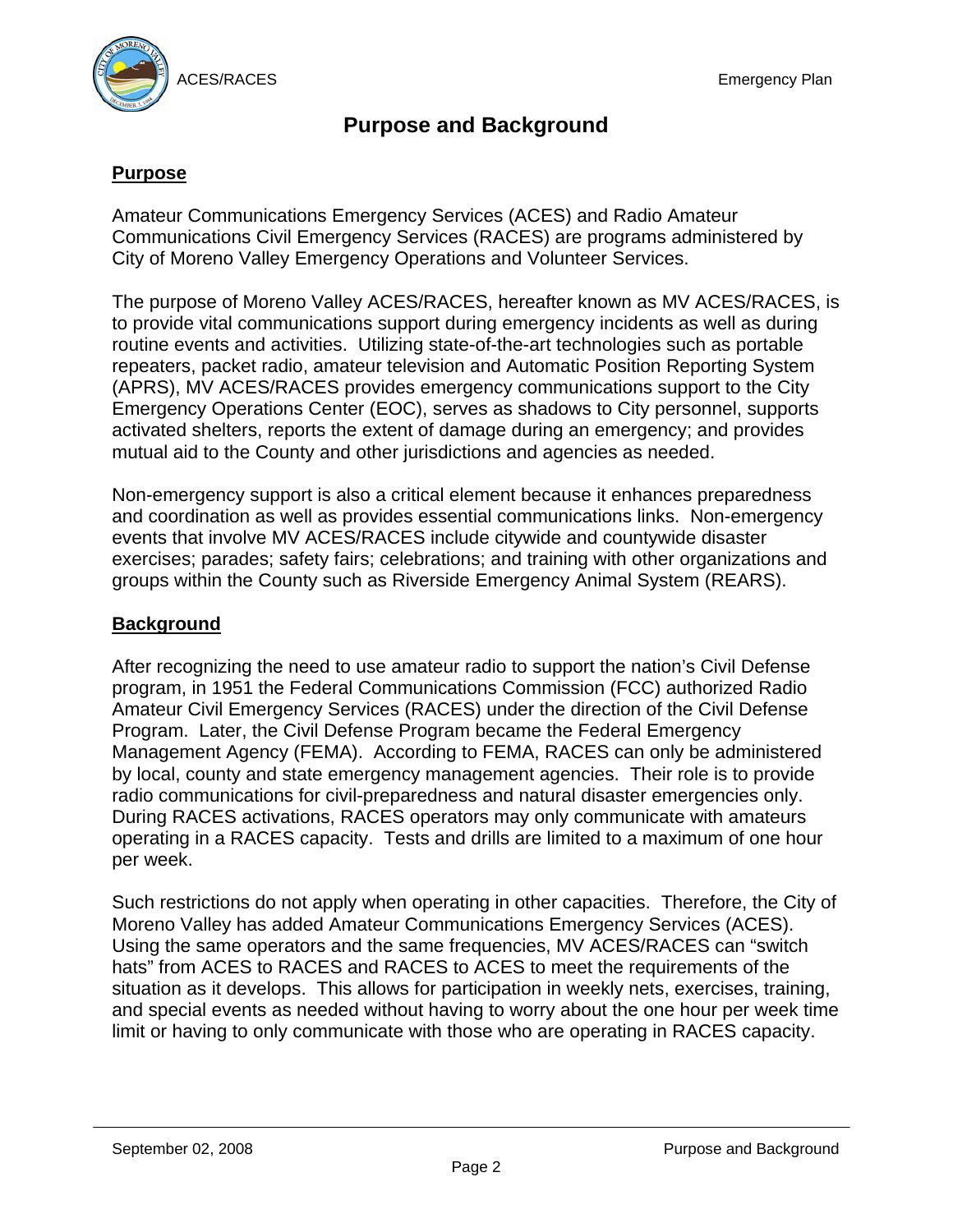

# **MV ACES/RACES Membership**

Membership in MV ACES/RACES carries with it a personal commitment to public service. This commitment is extremely important in responding to and recovering from an emergency. As a City organization, MV ACES/RACES maintains a strong working relationship with Moreno Valley Amateur Radio Association (MV ARA), a privately sanctioned radio club.

To become a member of the City of Moreno Valley ACES/RACES organization, the applicant must hold a valid amateur radio license.

MV ACES/RACES members are required to:

- 1. Be 18 years of age;
- 2. Be a licensed amateur radio operator;
- 3. Complete a City of Moreno Valley Volunteer Application;
- 4. Submit to a background check provided by the City of Moreno Valley;
- 5. Be sworn in as a Disaster Service Worker;
- 6. Wear a City of Moreno Valley MV ACES/RACES ID Badge;
- 7. Wear a City of Moreno Valley issued uniform shirt;
- 8. Attend at least 6 monthly meetings per year;
- 9. Check into at least 2 radio nets per month (held weekly);
- 10. Attend periodic training; and
- 11. Have a desire to provide emergency service.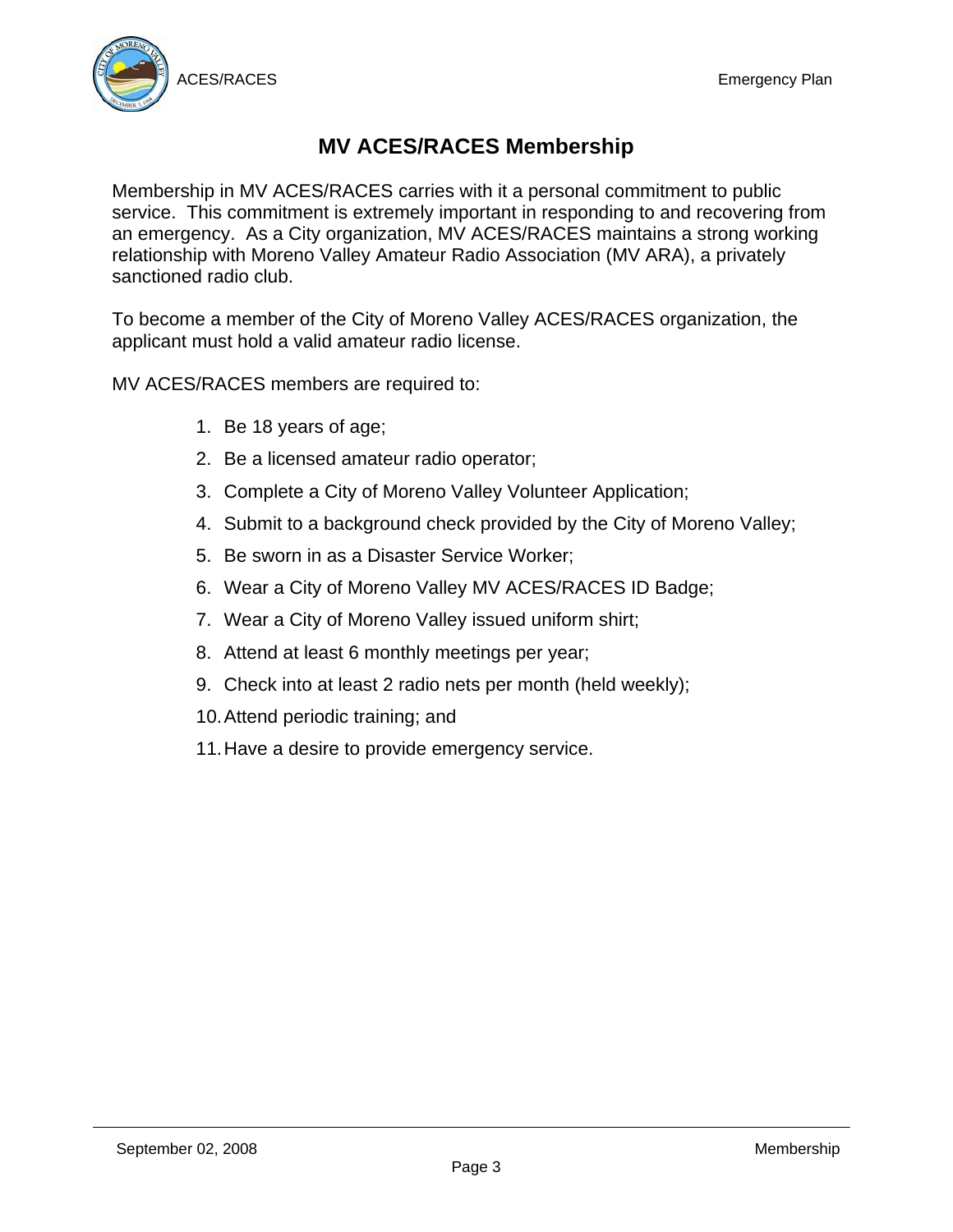

# **MV ACES/RACES Organization**

Moreno Valley ACES/RACES operates under the supervision and direction of Emergency Operations and Volunteer Services. MV ACES/RACES positions include:

#### MV ACES/RACES Emergency Manager

The City of Moreno Valley Emergency Operations and Volunteer Services Program Manager performs in this role. Duties include:

- Administer the MV ACES/RACES program;
- Approve emergency activations, training and special events;
- Approve mutual aid requests for emergency activations, training and special events;
- Approve position appointments and new member applications;
- Approve all policies and procedures;
- Approve all flyers, press releases, publicity and newsletters;
- Purchase, track and maintain City-owned MV ACES/RACES equipment;
- Serve as point of contact for MV ACES/RACES to mutual aid agencies; and
- Serve as sole point of contact to City Technology Services.

#### MV ACES/RACES Emergency Coordinator

The City of Moreno Valley Emergency Operations Specialist performs in this role. Duties include:

- Process MV ACES/RACES volunteer applications and background checks;
- Issue/track uniforms and ID cards:
- Attend periodic meetings as directed;
- Compile and edit MV ACES/RACES newsletters, flyers and press releases;
- Maintain database, mailing lists and roster; and
- Maintain MV ACES/RACES information on Moreno Valley website.

#### MV ACES/RACES Chief Officer

Duties of the MV ACES/RACES Chief Officer include:

- Conduct monthly MV ACES/RACES meetings;
- Recommend and facilitate training;
- Supervise field activities;
- Participate in weekly nets, exercises, special events and activations;
- Recommend technical and operating equipment purchases and report repair needs to MV ACES/RACES Emergency Manager;
- Assure that net control station is properly utilized during emergency activations and weekly nets;
- Recommend appointments and new member applicants; and
- Provide articles to MV ACES/RACES Coordinator for newsletters.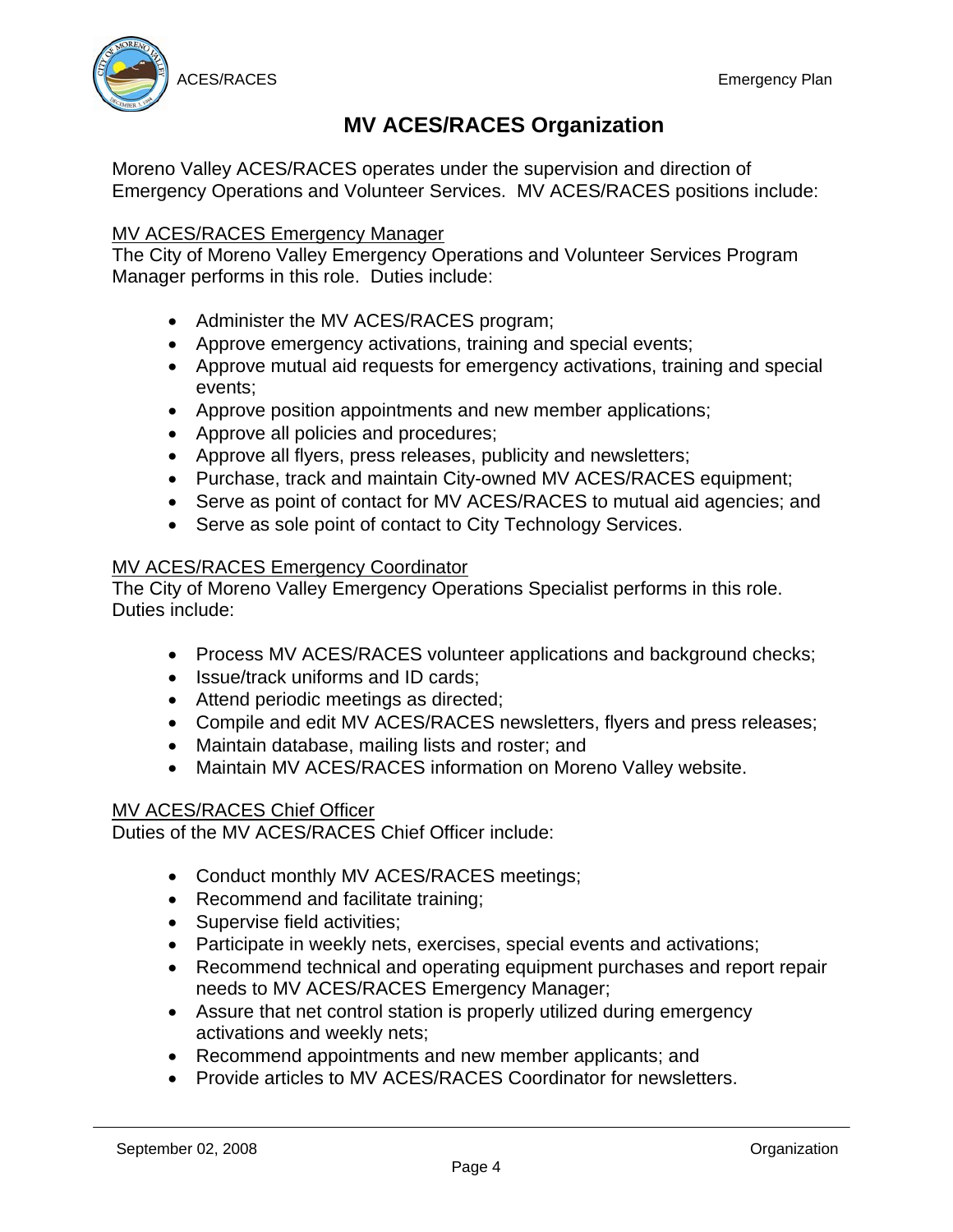

#### MV ACES/RACES Deputy Chief Officer

Duties of the MV ACES/RACES Deputy Chief Officer include:

- Perform all MV ACES/RACES Chief Officer duties in his/her absence;
- Assist MV ACES/RACES Chief officer with training;
- Participate in weekly nets, special events and activations;
- Send reminder emails and provide minutes of meetings; and
- Provide articles to MV ACES/RACES Coordinator for newsletters.

#### MV ACES/RACES Technical Officer

Duties of the MV ACES/RACES Technical Officer include:

- Perform all MV ACES/RACES Deputy Chief Officer duties in his/her absence;
- Assure technical equipment is in working order;
- Make recommendations for technical equipment to MV ACES/RACES Chief Officer;
- Assist MV ACES/RACES Chief officer with training;
- Participate in weekly nets, exercises special events and activations; and
- Provide articles to MV ACES/RACES Coordinator for newsletters.

#### MV ACES/RACES Officer

Duties of the MV ACES/RACES Officer include:

- Participate in weekly nets;
- Participate in training and exercises;
- Participate in special events;
- Participate in emergency activations; and
- Provide input for newsletter articles.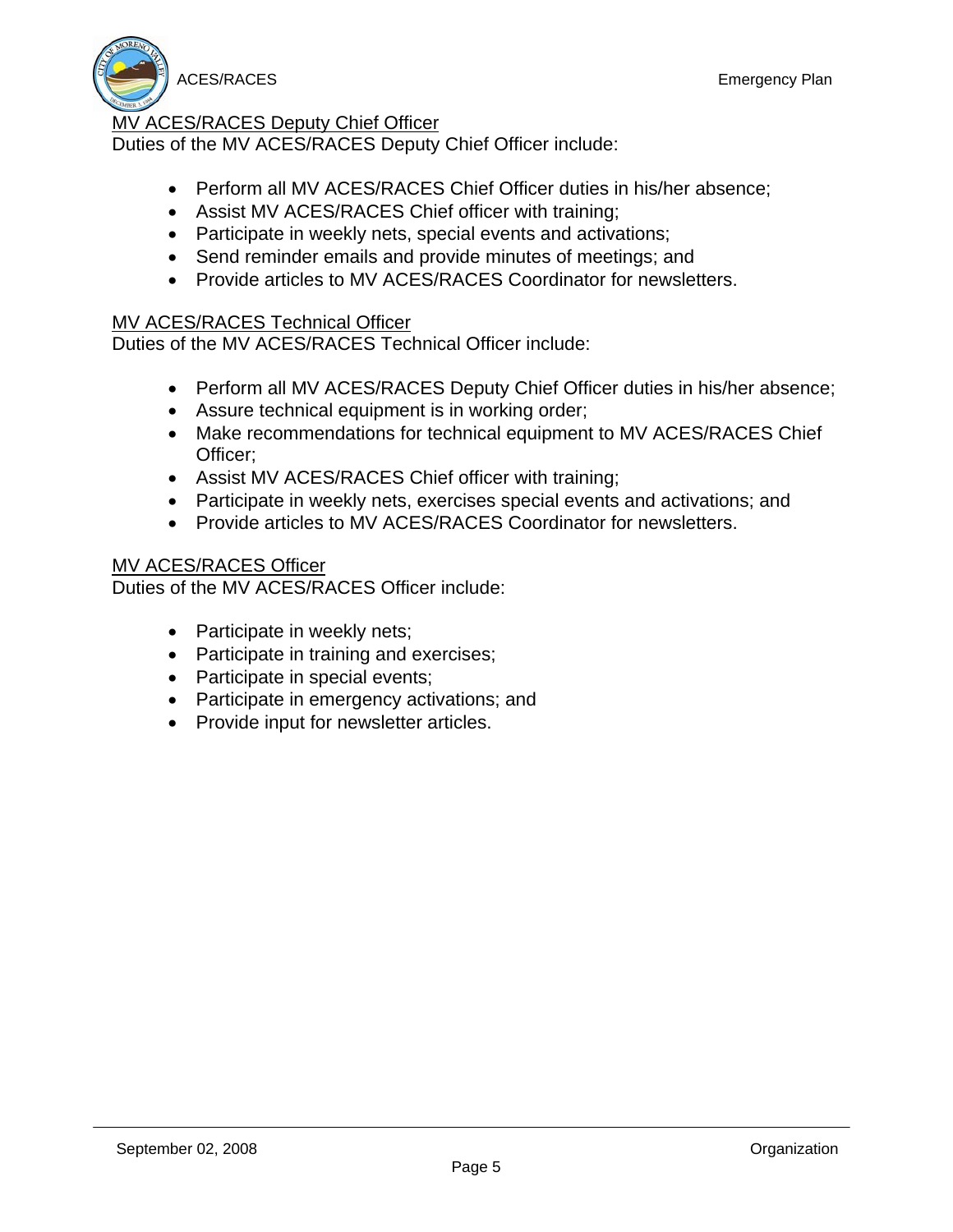

# **Organization Chart**

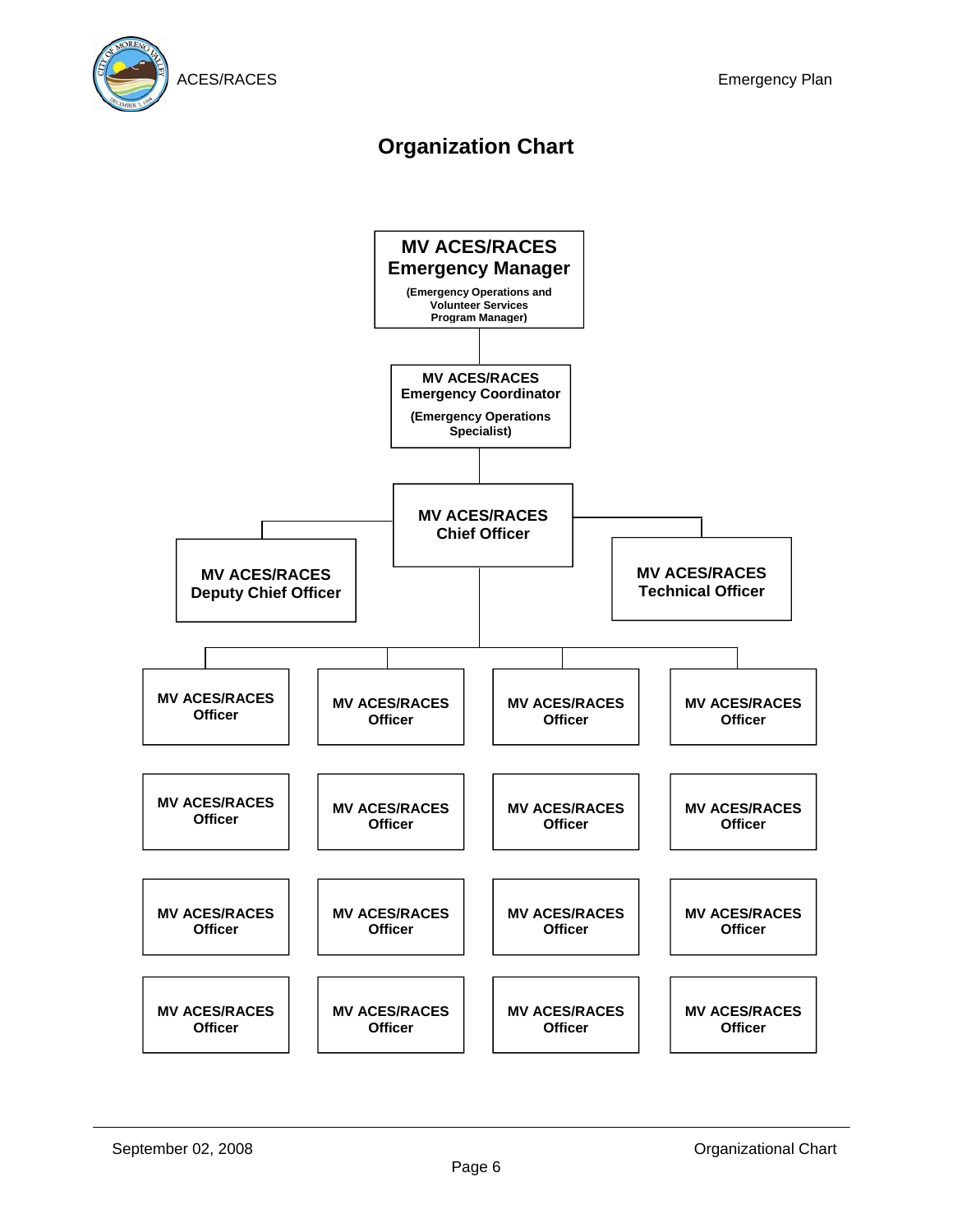

# **Uniform/ID**

The City of Moreno Valley Emergency Operations and Volunteer Services Program will issue each MV ACES/RACES member a white uniform shirt, t-shirt, baseball cap and ID card to wear during emergency activations, mutual aid requests, special events and training. These items remain the property of the City of Moreno Valley and must be returned upon the resignation or is no longer a MV ACES/RACES member.

The following uniform will be worn during all emergency activations, disaster exercises, City events, mutual aid requests, mutual aid training exercises:

- White City-issued uniform shirt. Shirt is worn tucked in;
- Black or dark blue work trousers or slacks (no jeans);
- Black belt;
- Dark shoes or boots;
- City-issued baseball cap (optional); and
- City-issued badge.

The following uniform will be worn during all MV ACES/RACES meetings, MV EOC Exercise Design meetings, Field Day events and safety fairs:

- City-issued t-shirt. Can be tucked in with belt or worn out (no belt required):
- Black or dark blue work trousers, slacks, jeans (no holes), or shorts;
- Dark shoes, boots, or tennis shoes (can wear white tennis shoes with shorts);
- City-issued baseball cap (optional); and
- City-issued ID badge.

#### Outer garments:

- May be solid dark blue or black in color;
- City-issued patches shall be affixed as follows:
	- o MV Patch sewn on left shoulder; and
	- o RACES patch sewn on right shoulder.
- Be sure to affix the City-issued ID badge to the outer garment.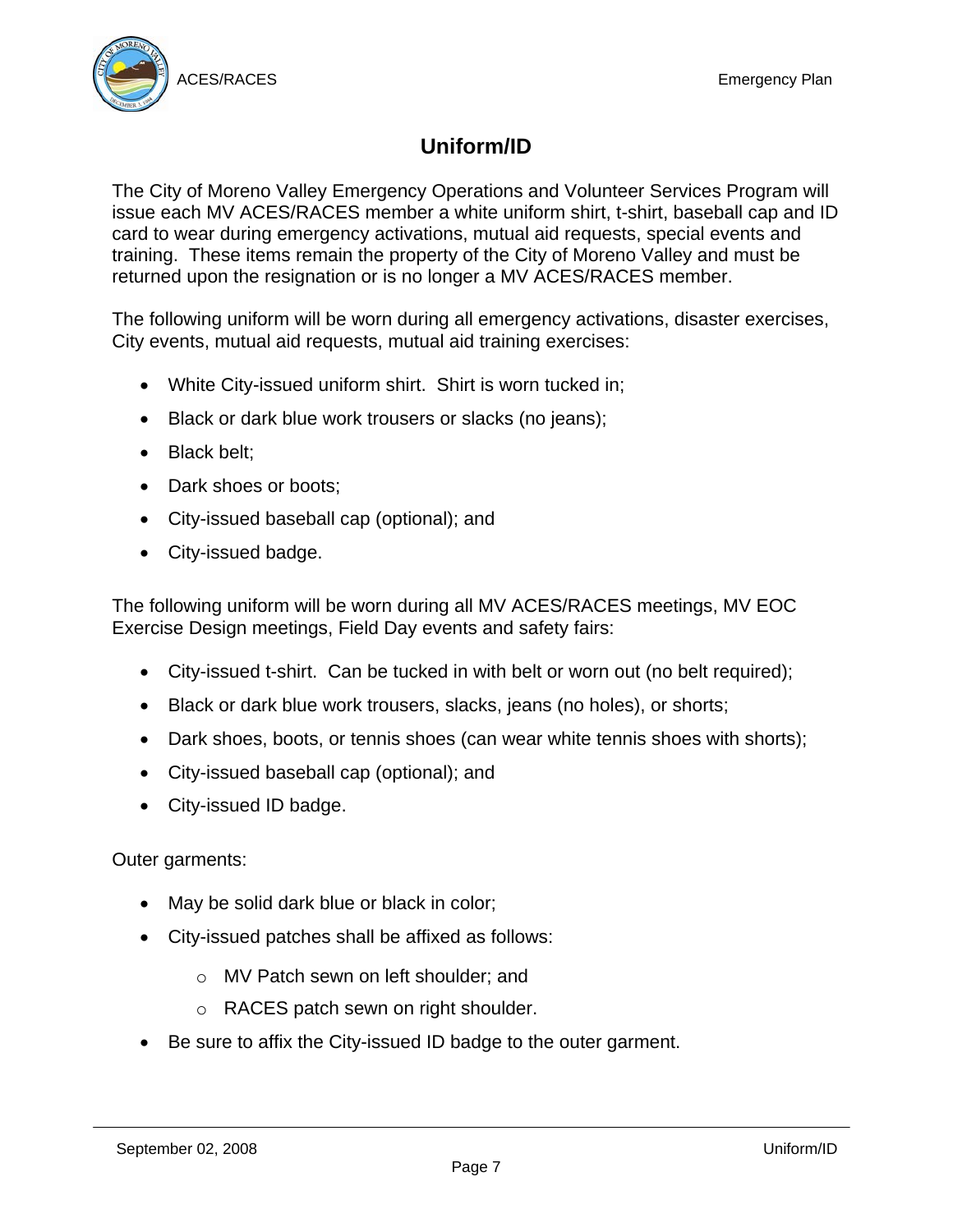

# **Recommended Equipment**

In addition to your City-issued uniform shirt and ID badge, it is recommended that MV ACES/RACES members carry with them the following equipment:

- Radio license
- 2 meter and/or 440 HT
- 2 meter and/or 440 magnetic mount antenna
- Spare batteries
- Headphones
- Extra coax
- Power supply and adapters
- Toolbox:
	- o Pliers
	- o Screwdrivers
	- o Socket wrenches
	- o Electricians tape
	- o Soldering iron and solder
	- o Power cord connectors
	- o Antenna connection adapters
- Thomas Bros map book
- Roster, message forms, log books, pen, paper, etc.
- Personal gear (short-term)
	- o First aid kit
	- o Flashlight with batteries
	- o Snacks and drinks
	- o Medicine
	- o Prescription glasses
	- o Sunglasses
- Personal gear (long-term)
	- o Foul weather gear
	- o Three day supply of food, water and clothes
	- o Utensils
	- o First aid kit
	- o Sleeping bag
	- o Emergency Blanket
	- o Toilet articles
	- o Alarm clock
	- o Flashlight with batteries
	- o Waterproof matches and candles
	- o Medicine
	- o Prescription glasses
	- o Sunglasses
	- o Money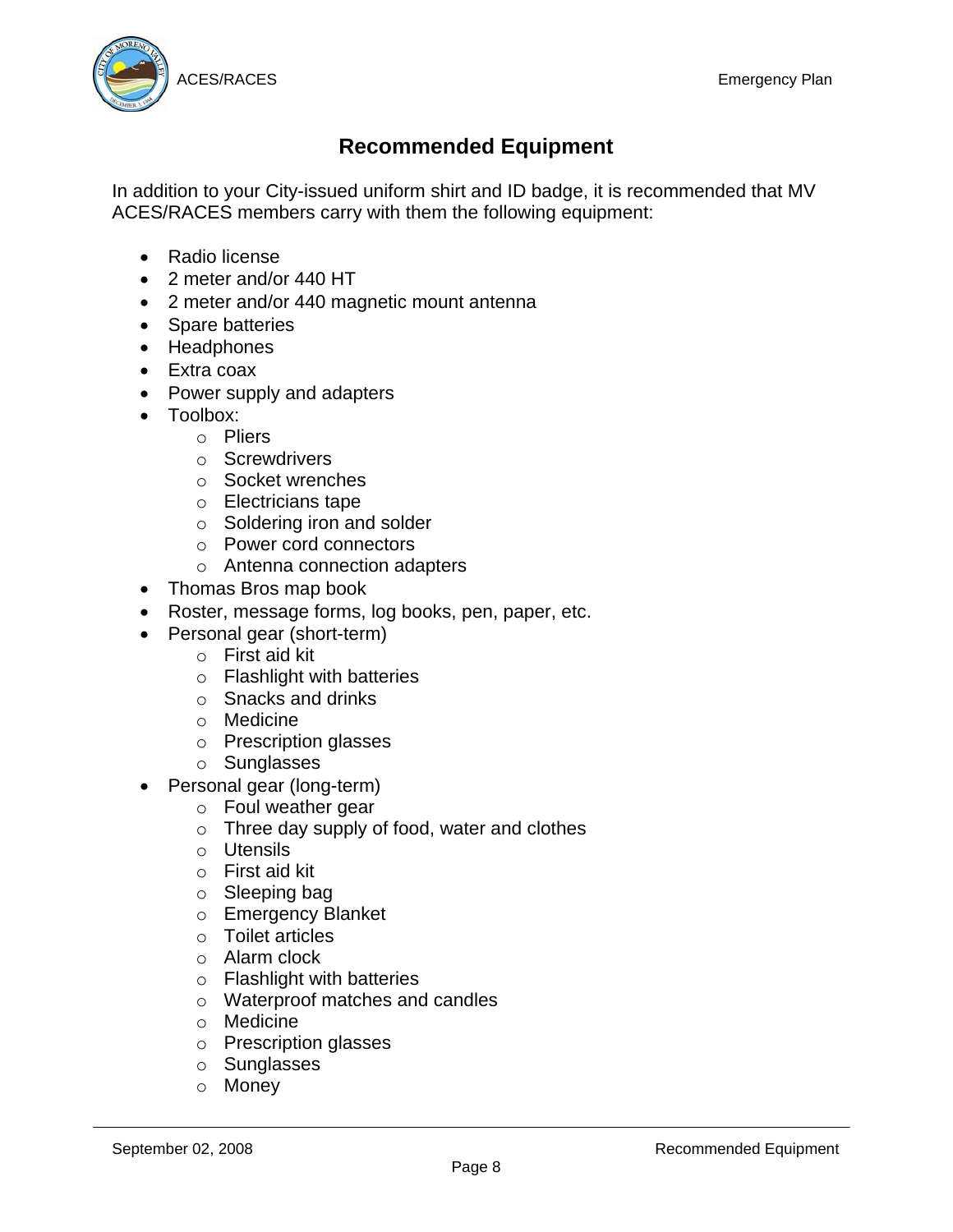

# **MV ACES/RACES Emergency Activations**

**Emergency Activations** – During emergency activations, you may be asked to work in 12 hour shifts that coincide with the 12 hour operational period set by the incident commander. Follow the National Incident Management System (NIMS) guidelines by using "clear text" during all emergency transmissions. Do not use acronyms such as "QSL" etc.

# **Emergency Activation Levels:**

- 1. Emergency Alert (ACES/RACES Level) MV ACES/RACES personnel place themselves in an alert status whenever they become aware of a developing situation that may lead to activation within the next 12 to 24 hour period.
- 2. Emergency Stand-By (ACES/RACES Level) A standby status is a notice of impending MV ACES/RACES activation. Personnel are encouraged to ready themselves by assuring that they have sufficient fuel and have loaded recommended gear into their car. Use this opportunity to test equipment to assure they are in working order.
- 3. Emergency Call-Out (RACES Level) The MV ACES/RACES Emergency Manager (Emergency Operations and Volunteer Services Program Manager or designee) will notify the MV ACES/RACES Chief Officer to initiate the emergency call-out. The MV ACES/RACES Chief Officer or designee will announce the activation on the 2 meter frequency (146.655(-) PL 103.5) every ten minutes for a period of time. Members who are not automatically monitoring the 2 meter frequency will be notified by telephone. Personnel will be responsible for advising the Net Control of their availability over the next 24 hours as well as the status of their equipment. During EOC activations, MV ACES/RACES will be asked to provide at least (1) person to staff the EOC Communications Unit position and liaison between field MV ACES/RACES personnel.

**Emergency Positions** – During emergency activations, MV ACES/RACES operators may be asked to staff the following positions:

- 1. Net Control Operator Monitor and control communications on their assigned frequency; may be required to run a separate net on a secondary frequency; and maintain logs of radio traffic and assignments. Any MV ACES/RACES Officer may initiate Net Control until such a time that a more qualified operator becomes available.
- 2. MV ACES/RACES EOC Communications Unit Operator Manage all MV ACES/RACES operations; maintain logs; provide written copies to EOC as needed; perform as the main point of contact for MV ACES/RACES; liaison with other agencies; and provide the EOC Manager with an after action report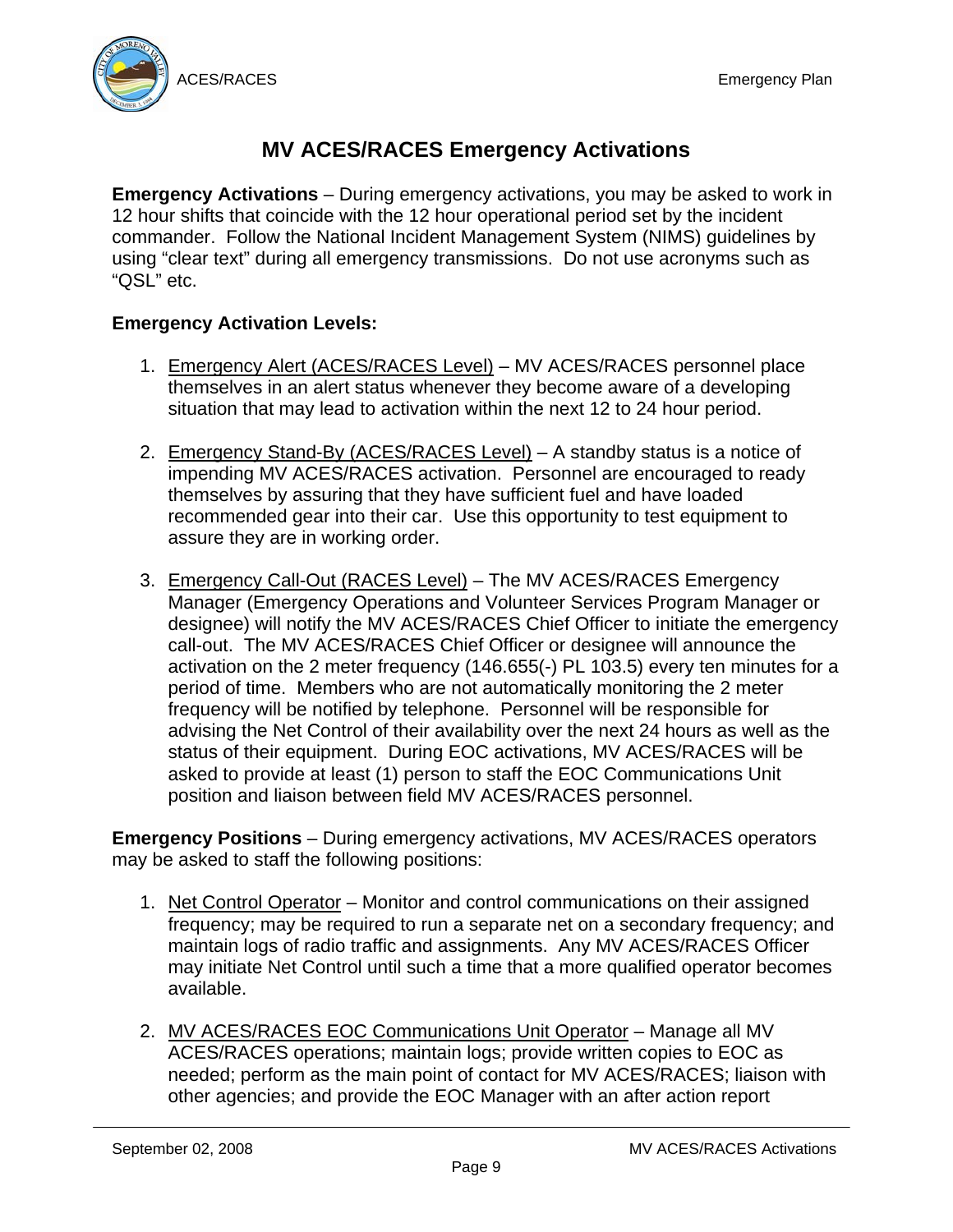

detailing: (1) MV ACES/RACES involvement; (2) personnel who participated; (3) any incidents that may present a liability or reflect poorly on the City; (4) any injuries of personnel; and (5) suggestions for areas of improvement.

- 3. Field Command Post Operators Provide back up emergency communications support to the incident command post or other locations as required; and maintain logs of radio traffic and assignments.
- 4. MV ACES/RACES Communications Trailer Operators Several operators may be requested to staff the mobile communications trailer. Operators provide field support to the EOC; serve as MV ACES/RACES incident command post; and maintain logs of radio traffic and assignments.
- 5. Shelter Radio Operators Provide emergency communications between the shelter and EOC; report any requests for assistance and logistics support requests to MV ACES/RACES EOC Communications Unit Operator; and maintain logs of radio traffic and assignments.
- 6. Shadow Operator Shadow an assigned person; provide communications support; and maintain logs of radio traffic and assignments.
- 7. CERT Communications Provide emergency communications between CERT teams and the CERT incident command post; and maintain logs of radio traffic and assignments.
- 8. Mutual Aid Respond to mutual aid requests as directed by MV ACES/RACES Emergency Manager (Emergency Operations and Volunteer Services Program Manager or designee); provide emergency communications; and maintain logs of radio traffic and assignments.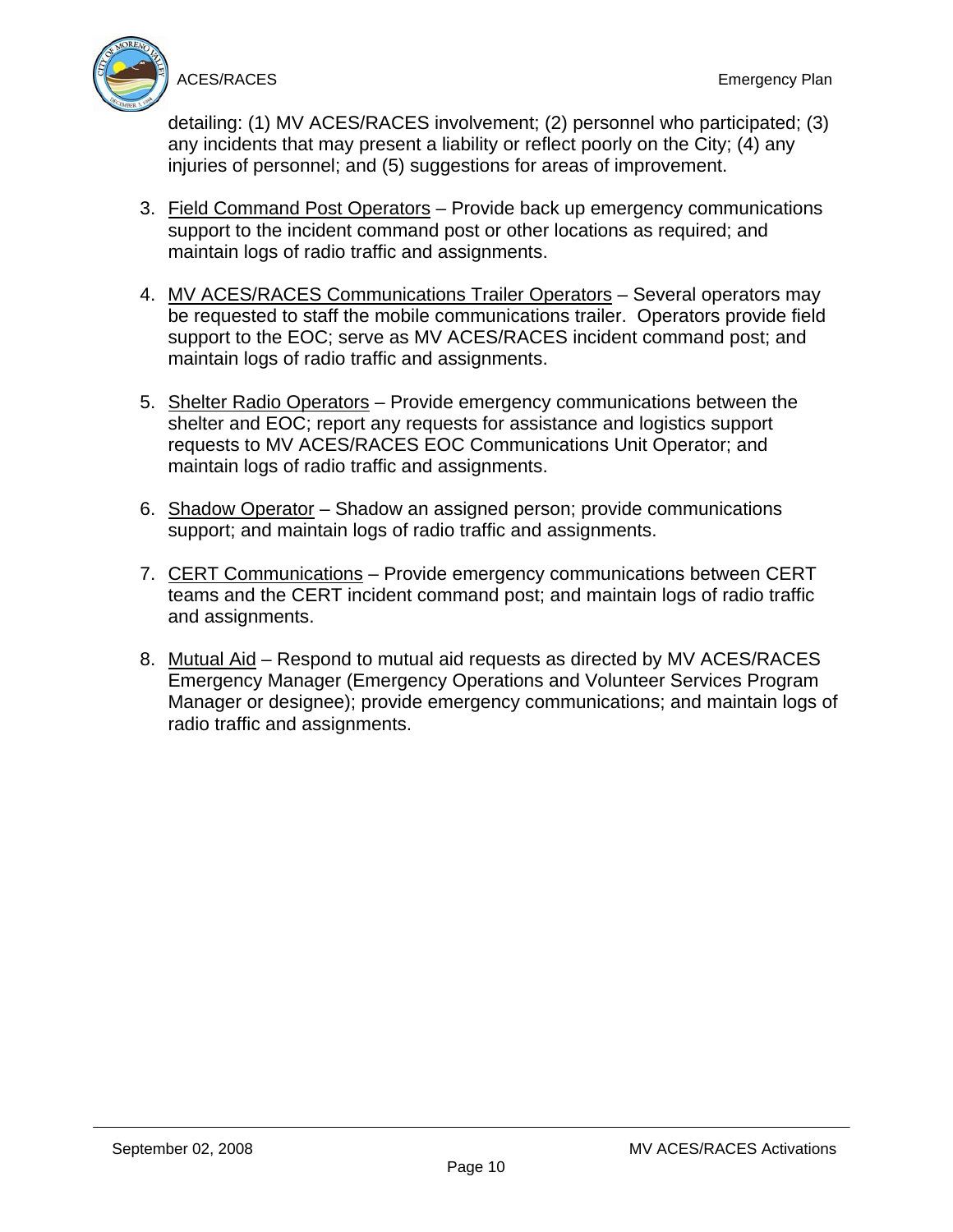

# **MV ACES/RACES Emergency Checklists**

# **EOC Checklist**

- □ Check in with EOC Security.
- $\Box$  Sign-in and report to assigned position.
- □ Wear assigned vest.
- $\Box$  Verify equipment is operating properly.
- □ Manage field and EOC operations.
- $\Box$  Perform as main point of contact between field personnel and EOC.
- $\Box$  Periodically report MV ACES/RACES status to EOC Communications Unit Leader for inclusion in the Logistics Situation Report.
- □ Brief field personal on EOC Action Plan.
- □ Provide information for inclusion in the EOC After Action Report.

# **Net Control Checklist** (cont. on next page)

(See Appendix B Emergency Net Control Script)

- $\Box$  Determine how many Net Control personnel you will need and recall staff.
- □ Test equipment.
- $\Box$  Establish Net Control (remember to use "clear text"—no acronyms).
- □ Your tactical call sign is **Moreno Valley Emergency Net Control.**
- $\Box$  Take roll call. It is important to conduct hourly roll calls during emergency activations.
- $\Box$  Assign tactical call signs. Use these during all transmissions. At the end of transmissions, assure that stations use their actual call as well.
- $\Box$  Remind operators to assess the damage as they report to assignments.
- $\Box$  Remember to identify the net and its purpose at regular intervals.
- $\Box$  Prioritize tactical traffic. It may be necessary to temporarily hold all traffic except for emergency traffic.
	- Routine Traffic (e.g. "We need lunch for 25 within three hours.")
	- Priority Traffic (e.g. "Intersection at Cactus and Perris is closed.")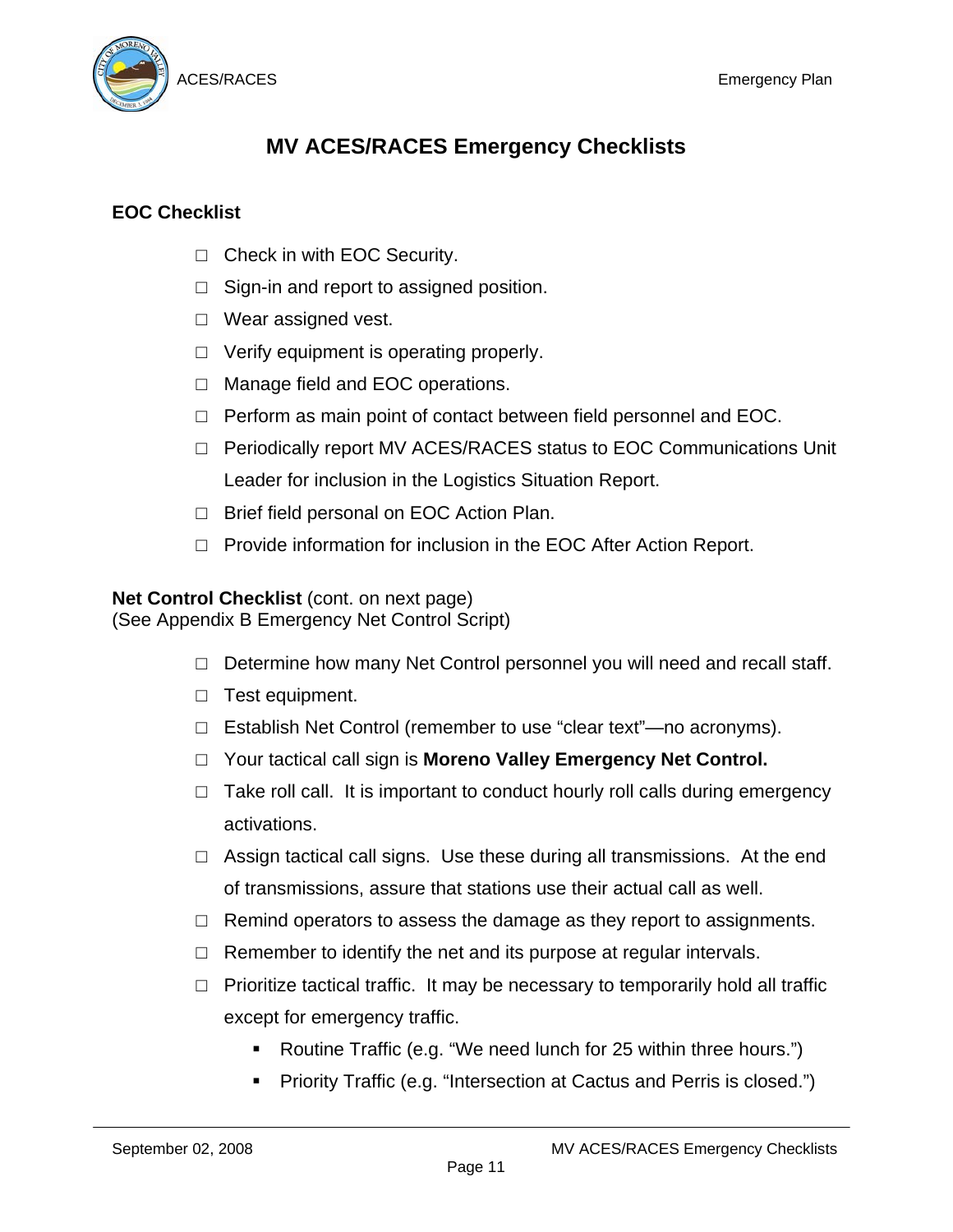

- Emergency Traffic (e.g. "We have a 25 year old male who has major burns at this location.")
- $\Box$  Acknowledge all stations calling and get back to them in a logical manner.
- $\Box$  Do not pass confidential information over the net.
- $\Box$  Maintain logs of radio traffic and assignments.
- $\Box$  Check out of the net before leaving.

# **Field Checklist**

- □ Check in with Moreno Valley Emergency Net Control.
- $\Box$  Give your location and ETA to your assignment.
- $\Box$  Request a tactical call sign. Use this during all transmissions. Be sure to end your transmissions with your actual call sign.
- $\Box$  Use "clear text" during all emergency activations (no acronyms).
- $\Box$  Do not pass confidential information over the net.
- $\Box$  Check in with Moreno Valley Emergency Net Control during scheduled Emergency Nets e.g. every hour.
- $\Box$  Notify Net Control when you will be away from your post.
- □ DO NOT talk to media. Refer media to the incident commander or EOC Public Information Officer (PIO).
- $\Box$  Maintain logs of radio traffic and assignments.
- $\Box$  Check out of the net before leaving.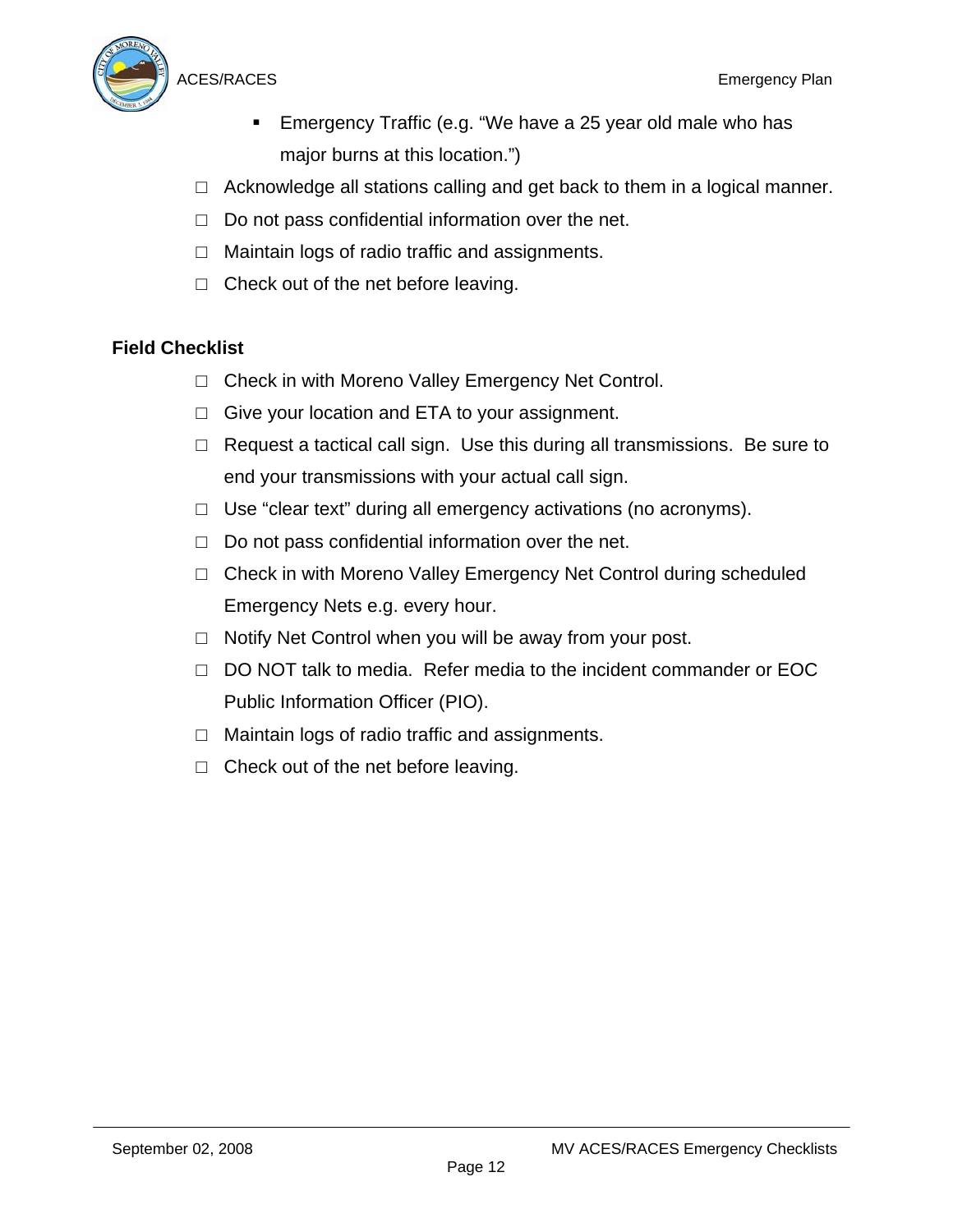

# **Message Handling**

#### **Message Priorities**

The Net Control Station must be able to properly prioritize messages. The priorities are:

- 1. "Emergency Traffic" When there is immediate danger to health or safety that may be resolved by quick action as a result of radio contact. Never interrupt an ongoing communication by using "break" unless your traffic is "life-threatening". An example would be, "We have a 25 year old male who has major burns at this location."
- 2. "Priority Traffic" When there is an urgent situation with no immediate health or safety threat, which may be resolved by appropriate action as a result of a radio contact. An example would be, "The intersection at Cactus and Perris is now closed. Please take an alternate route until further notice."
- 3. "Routine Traffic" Normal traffic. An example would be, "We need lunch for 25 people within three hours."

#### **Message Congestion**

During an emergency, it is easy for the Net Control Operator to become overwhelmed with traffic. When this happens, it is important for the Net Control Operator to restore order as soon as possible. Congestion may be relieved by temporarily shutting down all traffic except for "Emergency Traffic." Direct stations to "stand by" with "Routine Traffic" until further notice. A typical "stand by" message may be:

"This is Moreno Valley Emergency Net Control. All stations are requested to stand by until further notice unless you have Emergency Traffic."

#### **Message Content**

Messages content should include "Who, What, When, Where and How." Incomplete messages should be questioned.

For example, "We need more food," could have many meanings.

A more appropriate message would be, "The Moreno Valley City Manager is requesting 25 lunches and drinks to be delivered to 14177 Frederick Street at 1:00 p.m. today."

#### **Message Tips**

Remember to speak calmly, slowly and clearly.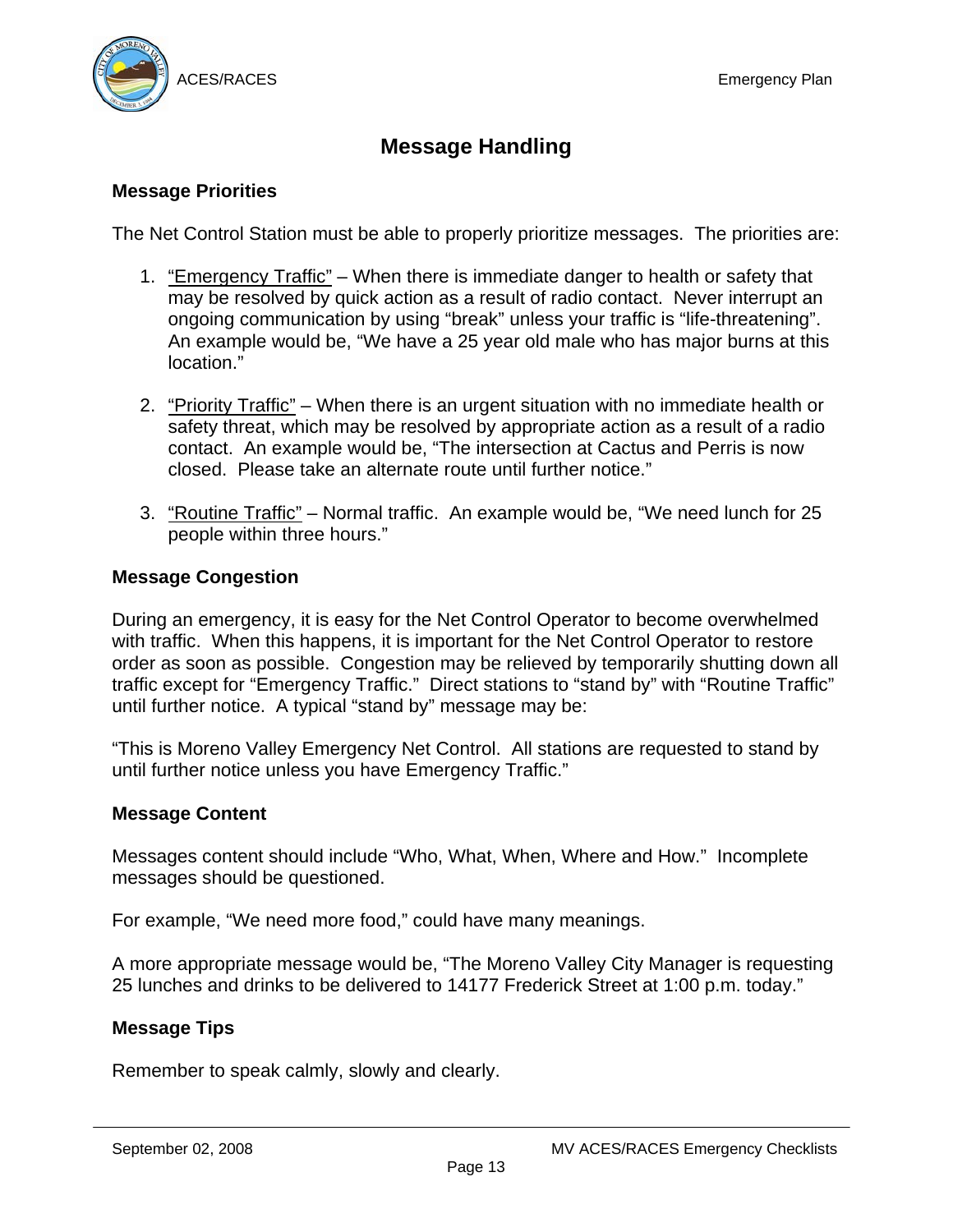

# **Training Requirements**

MV ACES/RACES volunteers are encouraged to participate in weekly nets, EOC exercises and the annual Field Day event. These topics are discussed later.

# **Required Training**

The following training is required training for all MV ACES/RACES volunteers and shall be completed within one year of placement into the MV ACES/RACES program. All courses are offered by Moreno Valley Emergency Operations Training Center and are free to MV ACES/RACES volunteers. To register, call 951.413.3800.

- Trailer training course (2 hours) for those authorized to drive the trailer
- Moreno Valley Emergency Net Control training (with basic on-air Net Control practice)
- Emergency Operations 1 (4 hour course) includes:
	- Introduction to Incident Command System (ICS);
	- ICS for Singles Resources;
	- National Incident Management System (NIMS); and
	- Standardized Emergency Management System (SEMS)

# **Suggested Training**

The following training is suggested training for all MV ACES/RACES volunteers. All courses are offered by Moreno Valley Emergency Operations Training Center and are free to MV ACES/RACES volunteers. To register, call 951.413.3800.

- CPR and First Aid
- Community Emergency Response Team (CERT)

# **Advanced Training**

The following training is advanced training offered through ARRL. For more information about these and other ARRL courses, log on to: www.arrl.org/cce/courses.html.

- EC-001 Level 1 Amateur Radio Emergency Communications
- EC-002 Level 2 Amateur Radio Emergency Communications
- EC-003 Level 3 Amateur Radio Emergency Communications
- EC-004 Antenna Modeling
- EC-005 HF Digital Communications
- EC-006 Radio Frequency Interference
- EC-008 VHF/UHF Life Beyond the Repeater
- EC-009 Antenna Design and Construction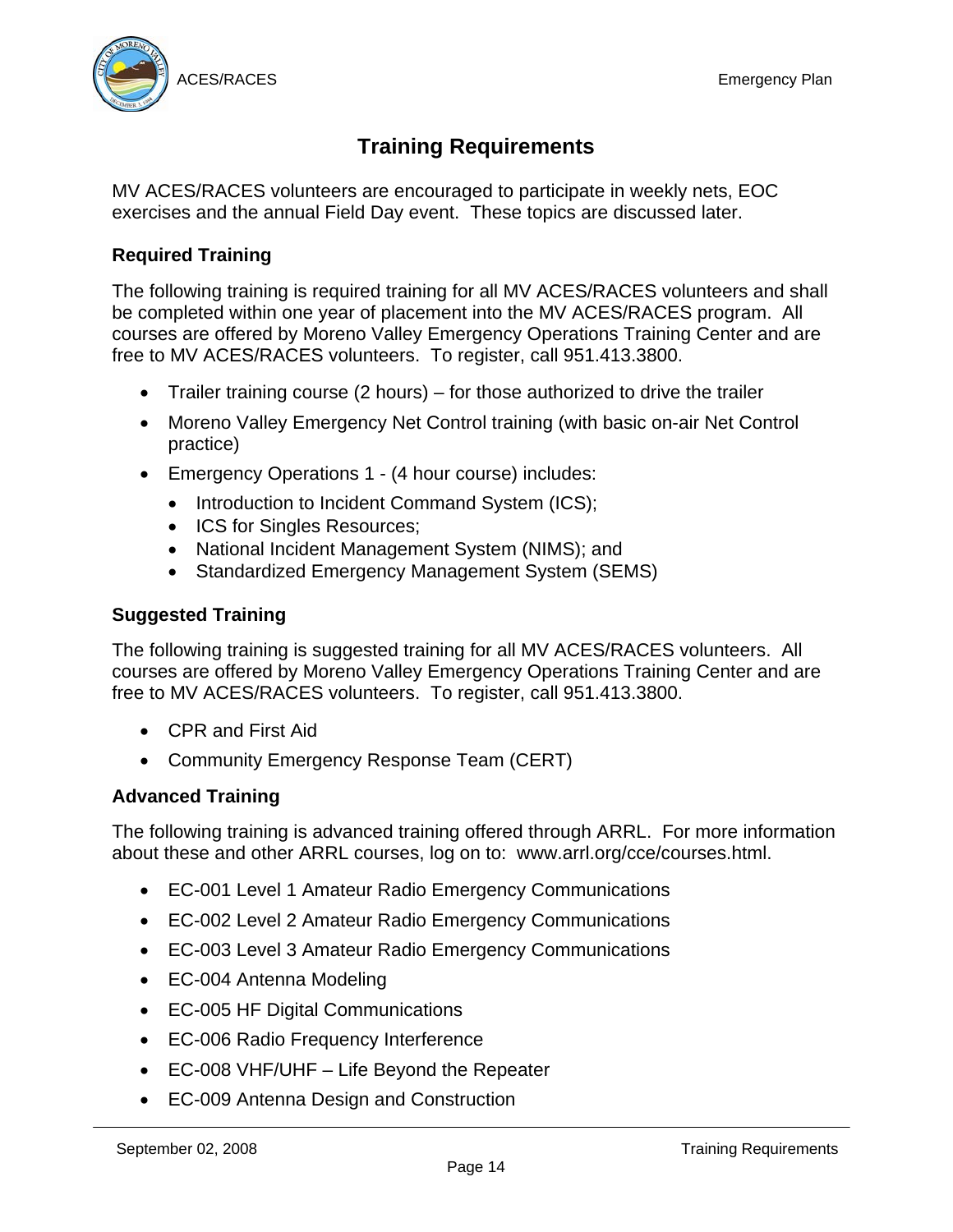



# **Weekly Net**

Moreno Valley ACES/RACES members are expected to participate in a weekly net a minimum of 2 times per month. The weekly net is called Moreno Valley Amateur Radio Association (MV ARA) Net and is held every Tuesday. It is jointly-held, with both MV ARA and MV ACES/RACES participating.

The news line begins at 7:30 p.m. and the net begins at 8:00 p.m.

The purpose of the net is to exercise communication capabilities in the event of an emergency and to provide a weekly forum to exchange information and news.

You may check in on the 2 meter or 440 frequencies. They are:

146.655(-) PL 103.5 449.300 (-) PL 103.5

The net begins with a regular roll call. When the first suffix of your call sign is called, you may check in and announce whether or not you have any traffic for the net. Visiting stations are welcome to participate in the weekly net.

For training purposes, MV ACES/RACES members are encouraged to rotate the net control station operator position. This gives each member net control experience that could be utilized during an emergency situation.

For script information, please see Appendix A – Weekly Net Script.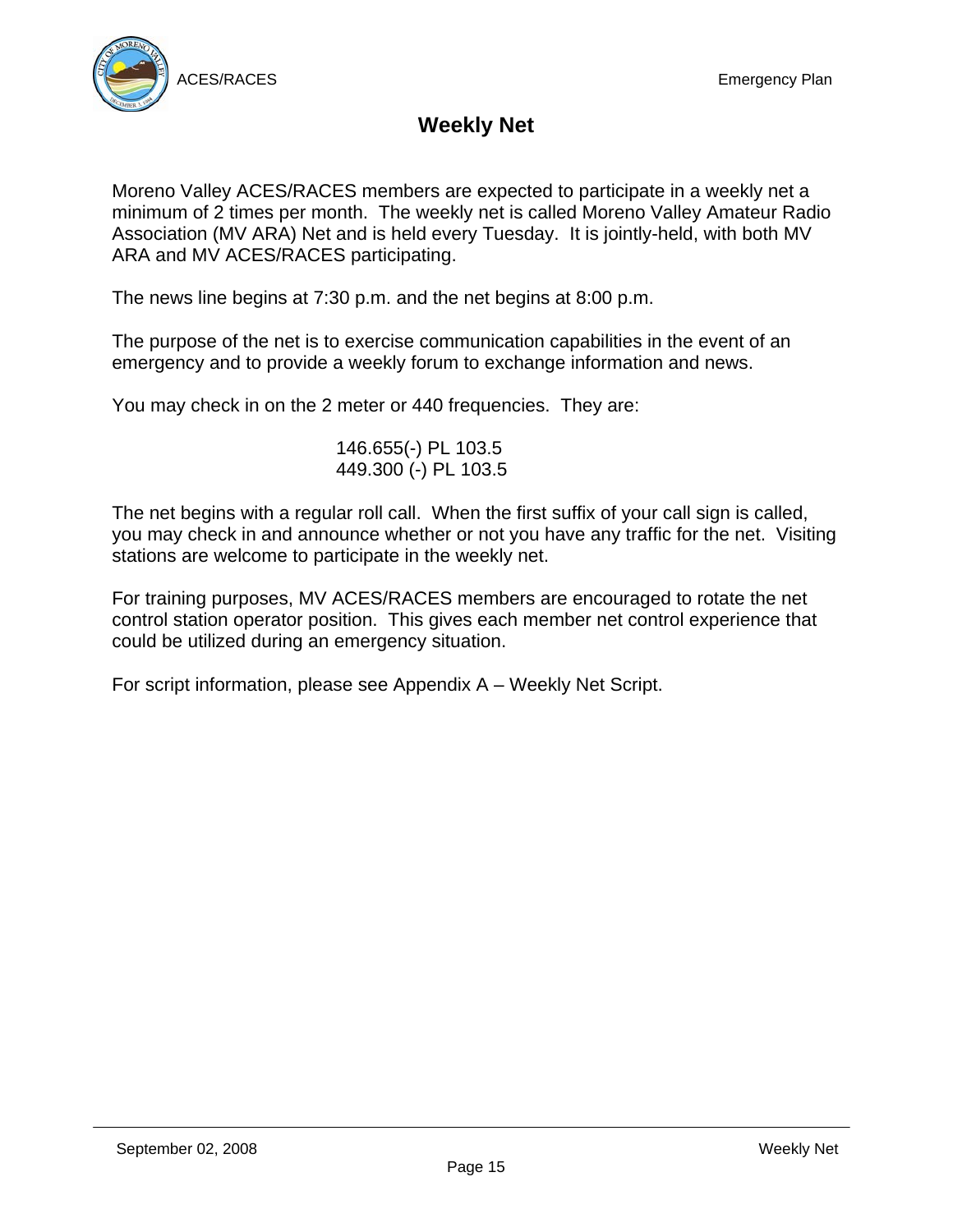

# **Moreno Valley Amateur Field Day**

MV ACES/RACES volunteers are encouraged to participate in the annual Field Day, which is sponsored by Amateur Radio Relay League (ARRL) and is a national exercise where ham radio operators practice their skills establishing emergency communications. It is designed to test ham radio operator's ability to set up and operate portable stations under emergency conditions such as loss of electricity. The general public is encouraged to attend.

# **Objective**

The objective of Field Day is to make contact with as many stations as possible on any and all amateur bands (excluding the 60, 30, 17, and 12-meter bands).

# **Location/Time**

Each year, MV ACES/RACES volunteers activate for 24 hours on the last full weekend in June from 11:00 a.m. Saturday until 11:00 a.m. Sunday. The event is typically held at Moreno Valley Community Park, located on the corner of Cottonwood and Frederick Streets in Moreno Valley.

#### **Points**

ARRL scores Field Day participation based on the total number QSO points times the power multiplier corresponding to the highest power level under which any contact was made during the Field Day period plus bonus points. This information is based on rules for the year 2006 and is subject to change.

QSO points are given for:

- 1. Phone contacts;
- 2. CW contacts; and
- 3. Digital contacts.

Bonus points are given for:

- 1. 100% emergency power;
- 2. Media publicity;
- 3. Public location;
- 4. Public information table;
- 5. Natural power QSO's;
- 6. Non-traditional mode: ATV;
- 7. Non-traditional mode: APRS;
- 8. Site visit by an elected official;
- 9. Site visit by an agency official;
- 10. GOTA bonus;
- 11. Web submission; and
- 12. Youth participation.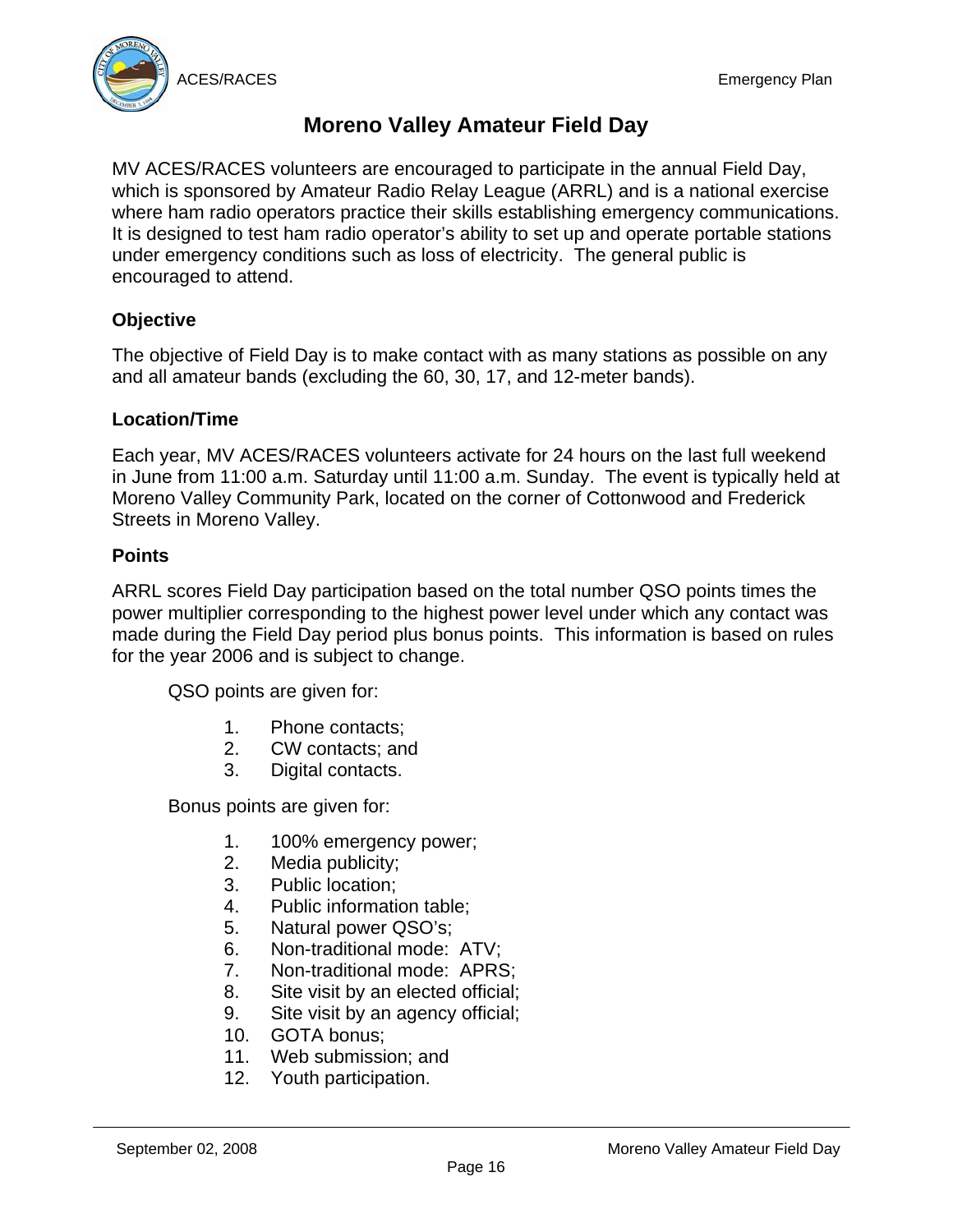

# **Exercises and Special Events**

To keep skills current, MV ACES/RACES volunteers are expected to participate in various City and County exercises and special events throughout the year. All such exercises and events will be approved and authorized by the MV ACES/RACES Emergency Manager (Emergency Operations and Volunteer Services Program Manager).

These include:

- 1. Citywide and Countywide disaster exercises;
- 2. Riverside Emergency Animal System (REARS) exercises;
- 3. Hospital and School exercises;
- 4. Red Cross exercises;
- 5. City parades, marathons, festivals, safety fairs and celebrations;
- 6. Mutual aid exercises;
- 7. Mutual aid special events; and
- 8. Other events and exercises as determined.

#### **Planning Meetings**

The sponsors of such events will organize several planning meetings. The MV ACES/RACES Chief Officer or Deputy Chief Officer is required to attend such planning meetings. If not available, it is their responsibility to assign someone from the general membership to attend on their behalf.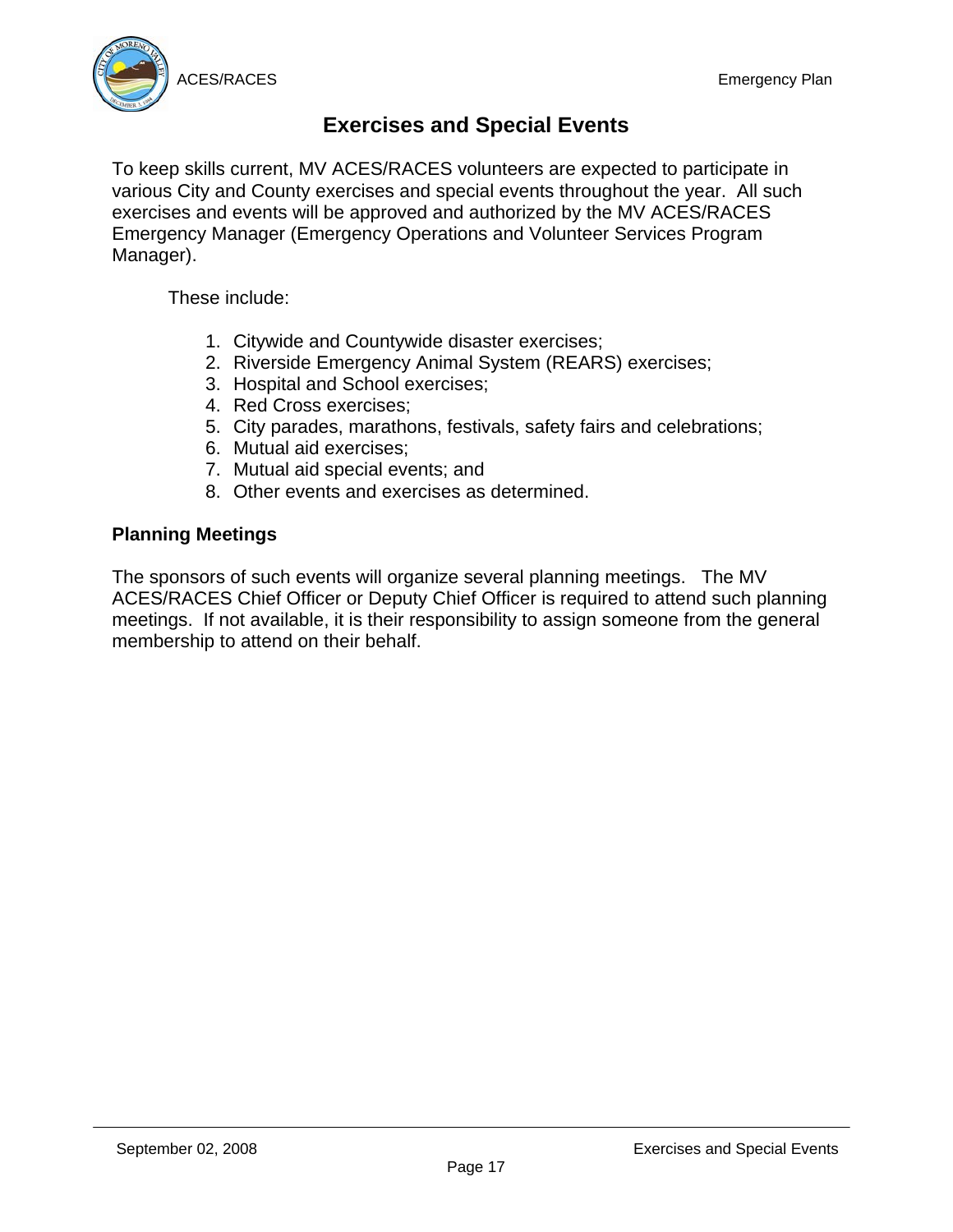

# **Appendix A Weekly Net Script**

# *(Use DTMF 2580 to turn on Emergency Net tone for repeaters)*

#### *(Open the weekly net)*

"QST, QST, QST. Welcome to the Moreno Valley Amateur Radio Association and Moreno Valley ACES/RACES Net for Tuesday, **(***date***)**. This is a directed net that serves the Moreno Valley area and meets each Tuesday evening at this time. "

"The purpose of this net is to exercise local net communications capabilities in the event of an emergency and to provide a weekly forum for club members and visitors to exchange information concerning club activities and amateur radio interest in general."

"Your net control station is **(***name and call sign***)**. I will stand by for any emergency or priority traffic."

"Are there any stations having official news bulletins or announcements for the net?"

"I will now proceed with the regular roll call. Please check in when I announce the first letter in the suffix of your call sign. Also indicate whether or not you have any traffic for the net." **(***call out the following***)** "ABC DEF GHI JKL MNO PQR STU VWX YZ"

"At this time, I wish to say good evening to those who may be listening and unable to check in, including those that may be waiting for their licenses."

"Are there any closing comments for the net?"

**(***Optional***)** "Next weeks net control will be **(***name and call sign***)**"

"Hearing no further comments, the Moreno Valley Amateur Radio Association and Moreno Valley ACES/RACES Net is now closed at **(time)** local time. 73's to all and have a great week. **(call sign)**."

*(Use DTMF 0852 to turn off Emergency Net tone for repeaters)*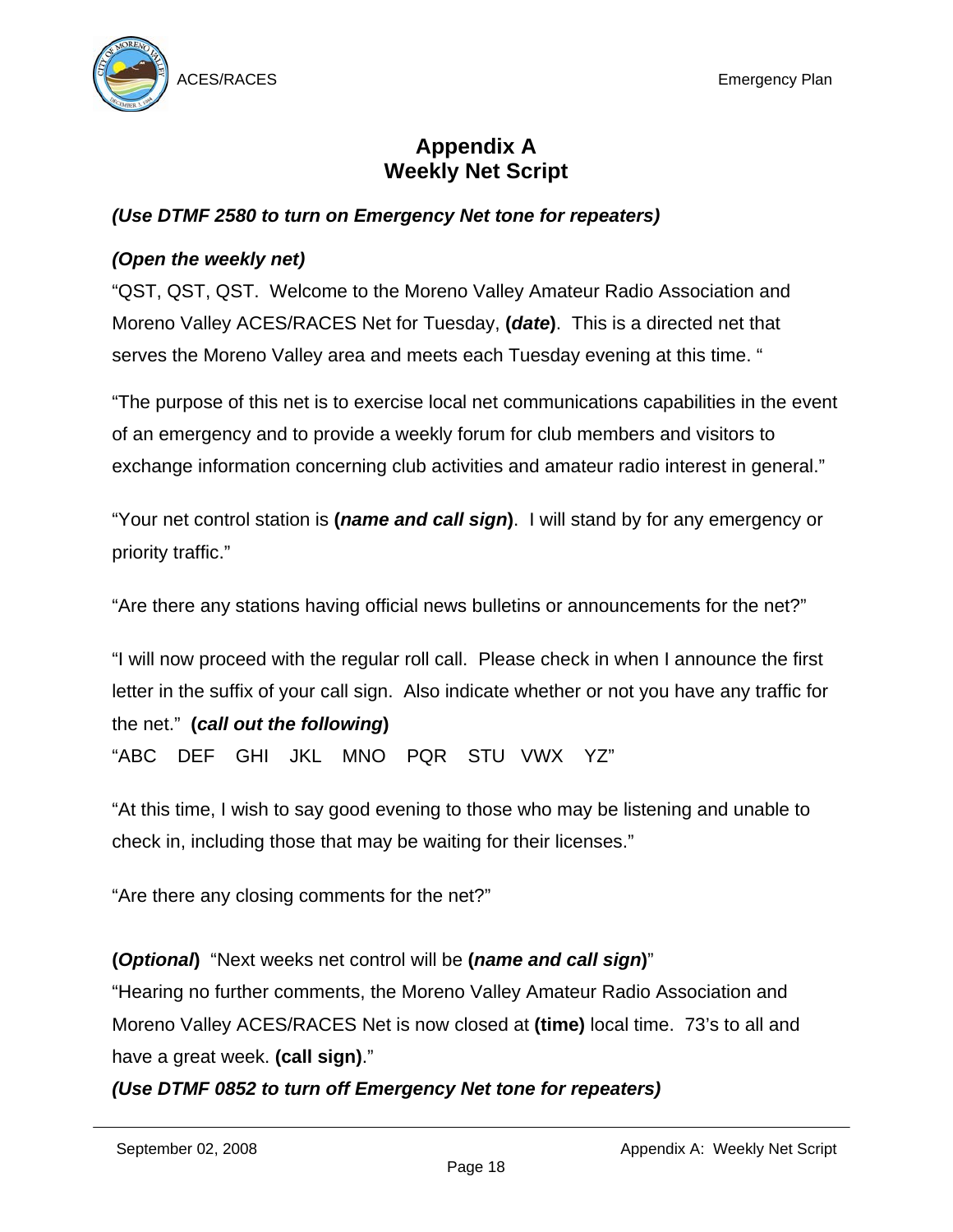

# **Appendix B Emergency Net Script**

# *(Use DTMF 2580 to turn on Emergency Net tone for repeaters)*

#### *(Open the Emergency Net) \*\*Remember clear text only—no acronyms*

"Attention all stations. Attention all stations. Attention all stations. This is \_\_\_ *(call sign)* \_\_\_, calling the Moreno Valley Emergency Net"

"This is NOT A DRILL, repeat this is NOT A DRILL. Moreno Valley ACES/RACES has been activated for response."

"There has been \_\_\_ *(state the emergency/disaster) \_\_\_*\_. All Moreno Valley ACES/RACES personnel are requested to check into the Net. By order of the Moreno Valley Emergency Operations, this repeater is restricted to communications pertaining to the current emergency ONLY."

"This is a Directed Net. Net operations will be conducted using strict emergency procedures.

- 1. All stations are to standby until called by Net Control.
- 2. Any station wishing to contact another station on the net must obtain permission from the Net Control prior to establishing contact.
- 3. Any station checking into the net must notify Net Control before leaving the Net.
- 4. All stations, which check into the net, will be required to respond to acknowledgement of bulletins, announcements or other communications, as requested.
- 5. During Roll Call, check in using your call sign only."

"Net Control Station for this net is \_\_\_ *(call sign)* \_\_\_. Tactical Call Sign is: **Moreno Valley Emergency Net Control.** 

"If you need to interrupt the Net: for emergency traffic, say "Emergency", and your call sign: for priority traffic say "Priority", and your call sign; for routine traffic, say "Routine", and your call sign."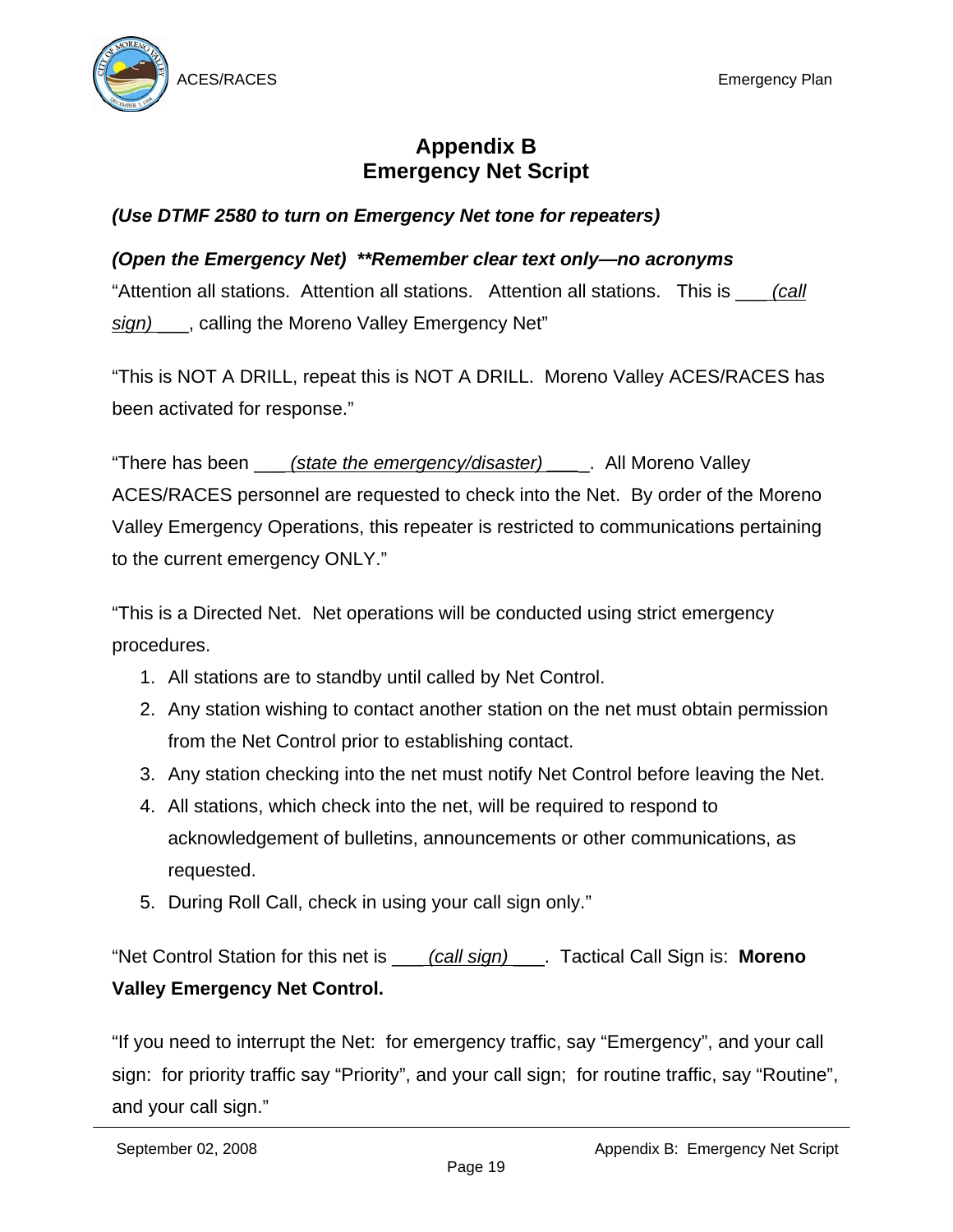

"This is Moreno Valley Net Emergency Control proceeding with Emergency Roll Call. All Moreno Valley ACES/RACES personnel are requested to check in. Please check in when I announce the first letter in the suffix of your call sign." **(***Call out the following***) \*\*as they check in, give them an assignment if you have one for them. You may assign a tactical call sign at this time. If not, instruct them to stand by and monitor the net for further instructions.**

"ABC DEF GHI JKL MNO PQR STU VWX YZ"

"Emergency Roll Call shall be performed every *(list time e.g. 30 or 60 minutes)*. All Moreno Valley ACES/RACES personnel are requested to check in during Emergency Roll Calls."

"Moreno Valley Emergency Net Control will be terminating at this time. The next Moreno Valley Net Control will be at \_\_\_\_ *(time)\_\_\_\_*. Thank you for your commitment to emergency communications. I will now close the Net and return the repeater back to general amateur use."

# *(Use DTMF 0852 to turn off Emergency Net tone for repeaters)*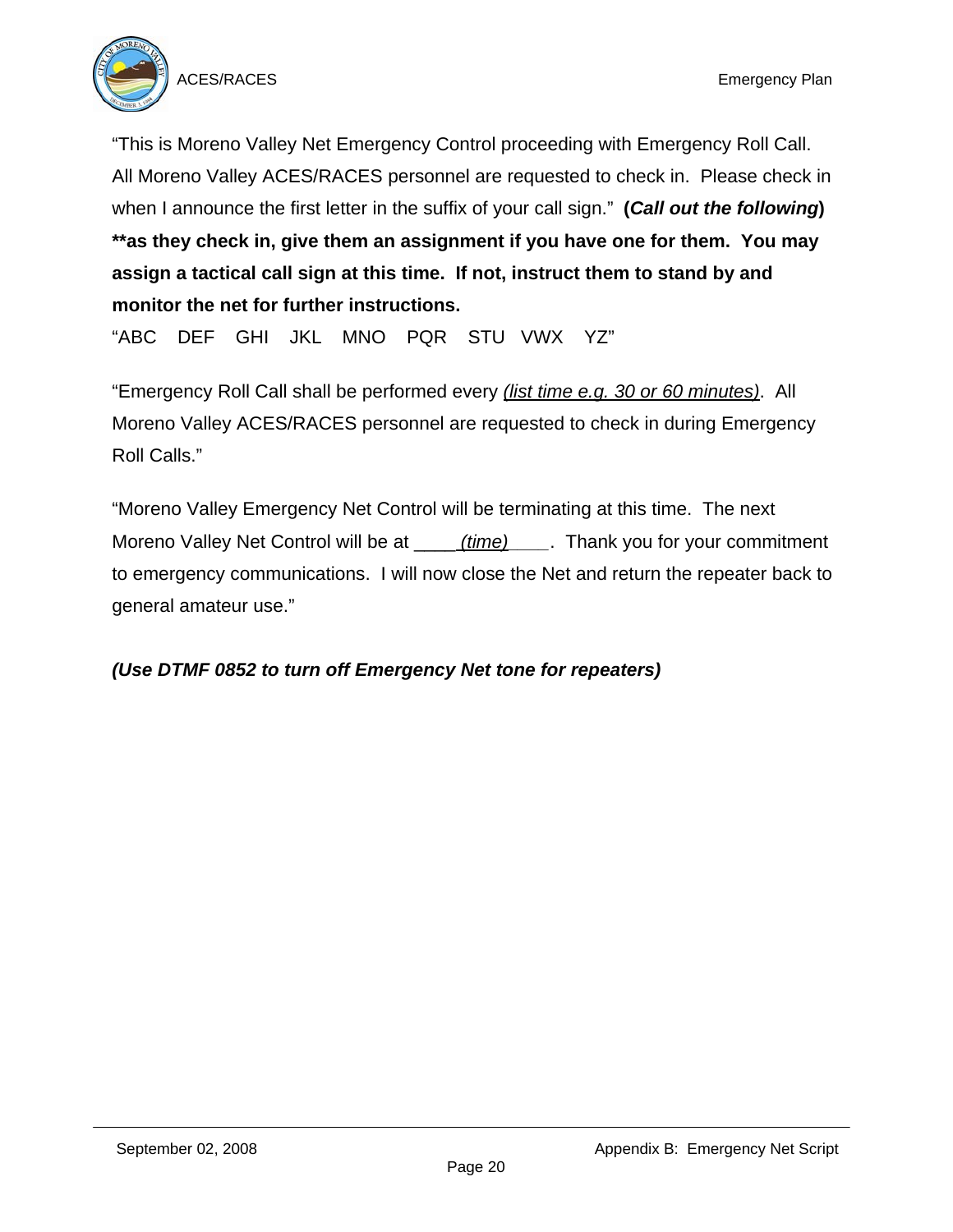

# **Appendix C Riverside County Frequencies**

# **(In alphabetical order)**

#### **Air Force Village West**

| Primary simplex   | 146.595 MHz |
|-------------------|-------------|
| Secondary simplex | 146.580 MHz |

#### **Anza**

| K6JM repeater   | 145.340(-)PL 107.2  |
|-----------------|---------------------|
| WA6HYQ repeater | *223.880(-)PL 110.9 |

\*The 223.880 repeater is primarily a means for cross-county and county-state communication. If possible, tactical traffic will be handled on the other frequencies.

#### **Corona City**

| Primary (W6CPD)   | 147.225 (+) PL156.7 |
|-------------------|---------------------|
| Secondary simplex | 146.350 MHz         |

#### **Coachella Valley**

#### Repeaters

| NR6P               | 146.025(+)PL 107.2 |
|--------------------|--------------------|
| KF6BM              | 145.380(-)PL 162.2 |
| W6DRA              | 145.480(-)PL 107.2 |
| N <sub>6</sub> ODI | 223.840(-)PL 156.7 |
| KJ6J               | 224.920(-)PL 156.7 |
| W6CDF              | 448.320(-)PL162.2  |
|                    |                    |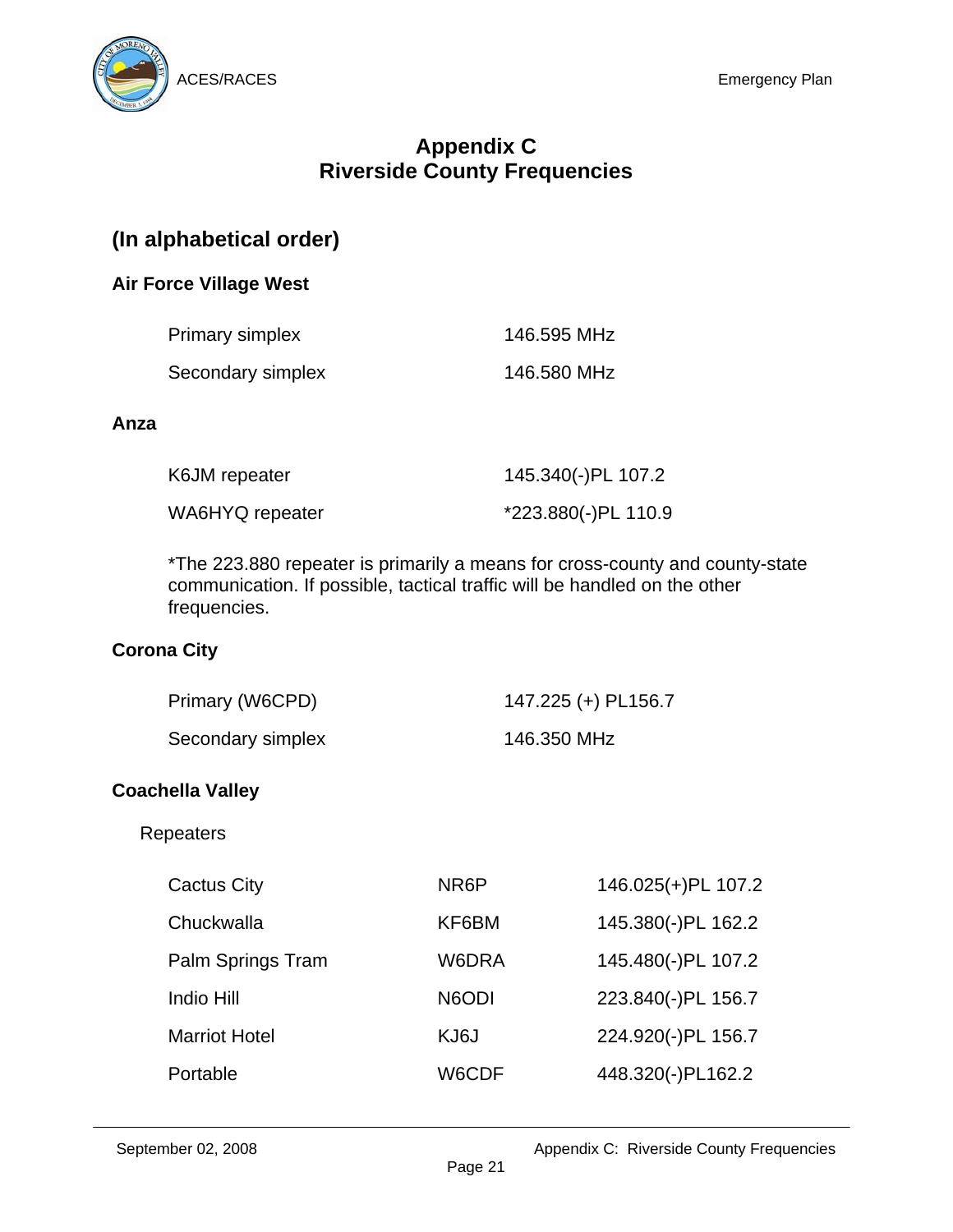

| N7OD repeater             | 145.420(-)PL 88.5  |
|---------------------------|--------------------|
| W6HEM repeater            | 224.120(-)PL 110.9 |
| EOC Team1, Field Team 1   | 146.450(S)         |
| EOC Team 2, Field Team 2  | 145.700(S)         |
| EOC Team 3, Field Team 3  | 147.480(S)         |
| EOC Team 4, Field Teams 4 | 146.565(S)         |
| Hospital Teams 1 & 2      | 146.480(S)         |
|                           |                    |

# **Jurupa**

| <b>Simplex</b> | 146.445 MHz |
|----------------|-------------|
| <b>Simplex</b> | 223.460 MHz |

# **Moreno Valley City**

| <b>Primary Repeater</b>   | 146.655 (-)PL 103.5 |
|---------------------------|---------------------|
| <b>Secondary Repeater</b> | 449.300 (-)PL 103.5 |
| <b>Secondary Simplex</b>  | 145.560             |
| Packet KC6FJC             | 145.050             |

# **Mountain**

| <b>Primary Simplex</b>   | 146.500           |
|--------------------------|-------------------|
| <b>Primary Repeater</b>  | 146.895(-)PL118.8 |
| <b>Secondary Simplex</b> | 147.450           |
| <b>Secondary Simplex</b> | 147.500           |
| Secondary N7OD           | 145.420(-)PL 88.5 |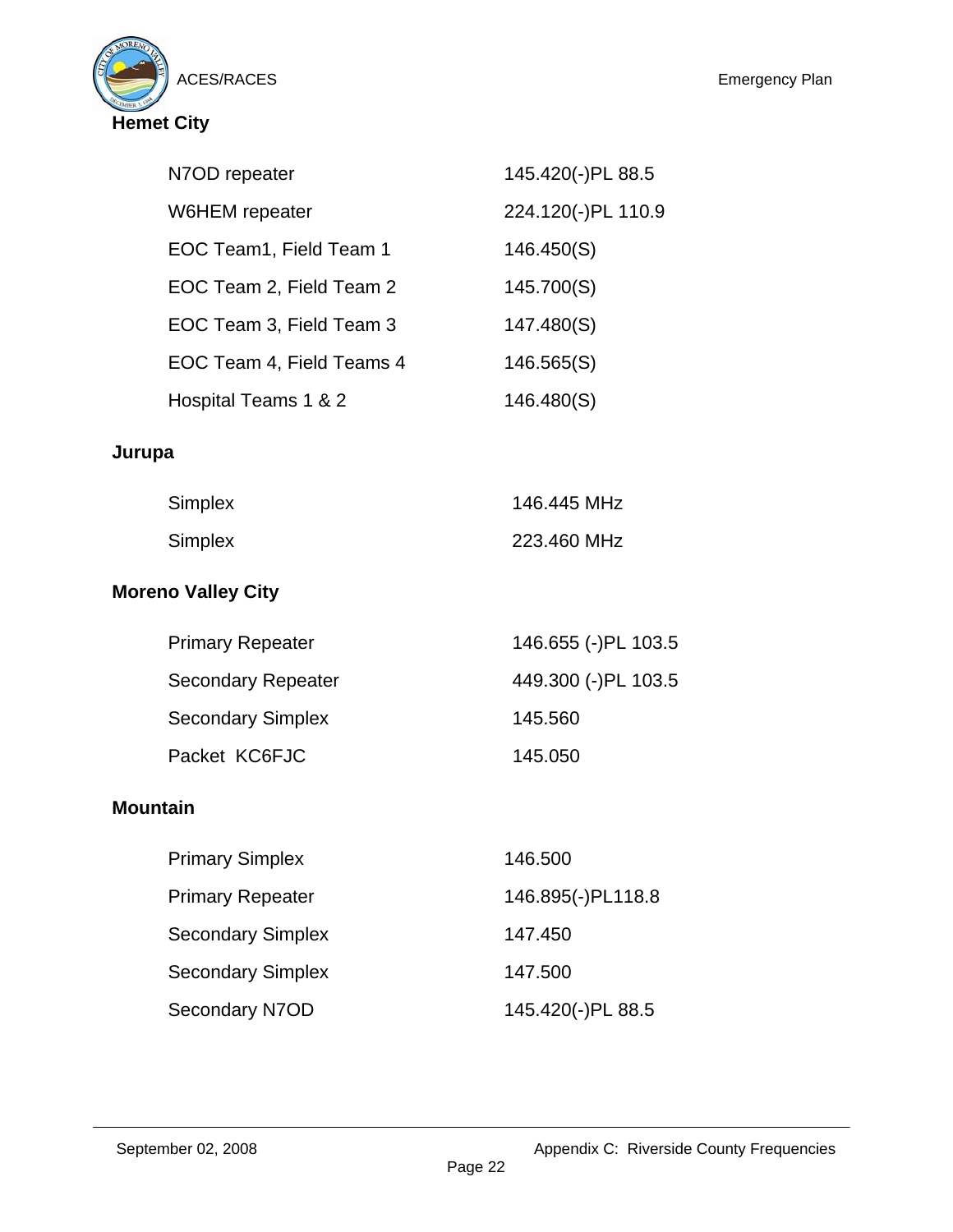



| W6CDF repeater | 147.090(-)PL 123.0 |
|----------------|--------------------|
| K6TQM repeater | 147.360(+)PL 107.2 |
|                |                    |

**Pass** 

| W6CDF repeater           | 147.915(-)PL 123.0 |
|--------------------------|--------------------|
| <b>Primary Simplex</b>   | 145.800            |
| <b>Secondary Simplex</b> | 147.800            |

# **Riverside City RACES**

| 2-M repeater, W6TJ                                                         | *146.880(-)PL 146.2 |
|----------------------------------------------------------------------------|---------------------|
| Hospital simplex                                                           | 147.585 MHz         |
| <b>Simplex</b>                                                             | 147.510 MHz         |
| *During all activations, the resource net will be on 146.880 (-) repeaters |                     |

# **Riverside County Emergency Operations Center (EOC)**

# Primary EOC (Riverside)

| 2-M repeater                          | 147.915(-)PL 123.0   |
|---------------------------------------|----------------------|
| Rim Forest 70cm repeater              | *445.020(-)PL 107.2  |
| Rim Forest 1.25M repeater             | *224.26(-)PL110.9    |
| Rim Forest 6M repeater                | *52.98(-)103.5       |
| Santa Rosa Mountain 1.25M<br>repeater | **223.880(-)PL 110.9 |
| Packet                                | 145.070 MHz          |
| HF daytime, 0900-1800                 | 7295 KHz             |
| HF evening, 1800-0900                 | 3945 KHz             |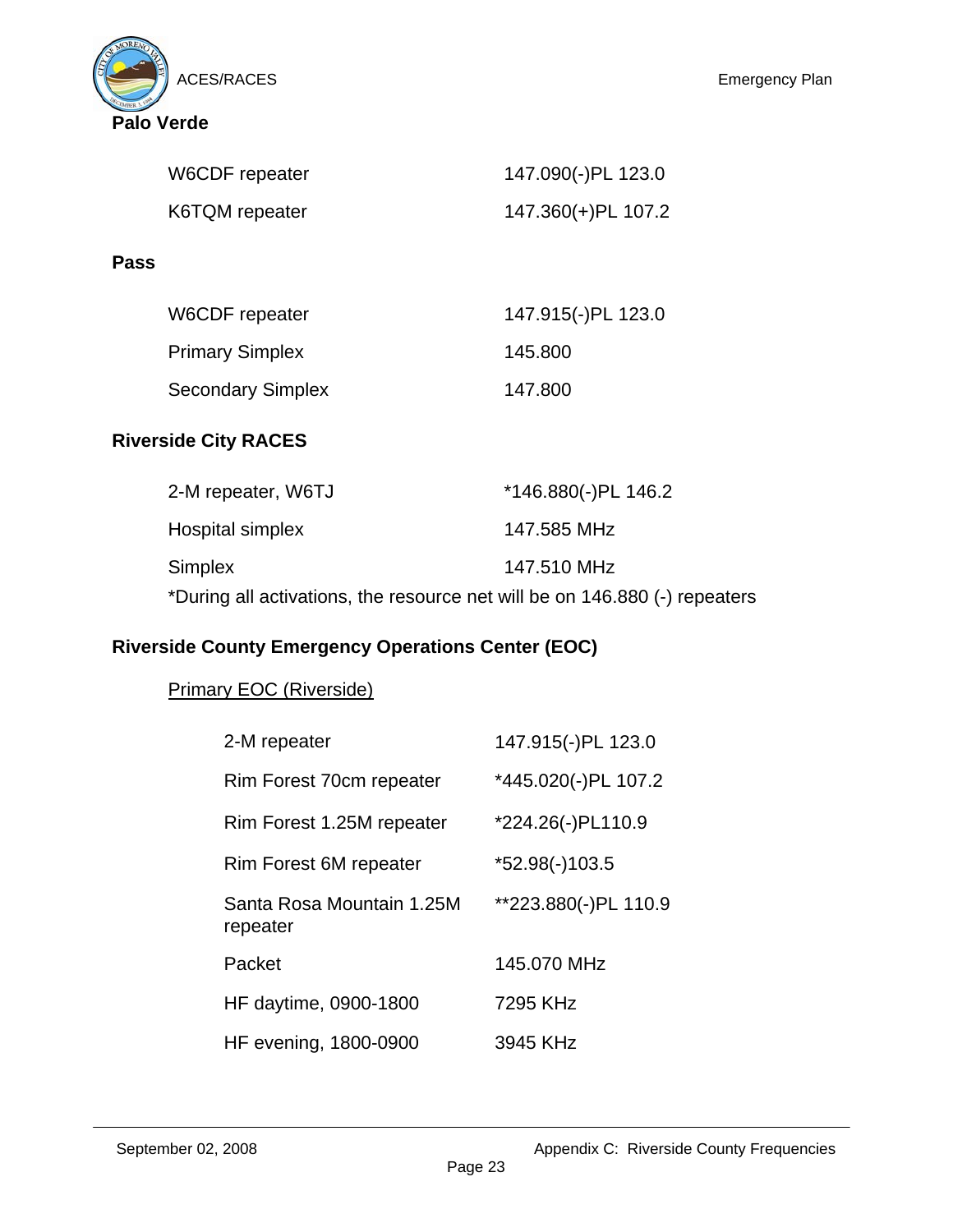

\* These repeaters are linked

\*\*The 223.880 repeater is a means for cross-county and countystate communication. If possible, tactical traffic will be handled on the other frequencies.

# Back Up EOC (Indio)

| W6DRA repeater        | 145.480(-)PL 107.2 |
|-----------------------|--------------------|
| NR6P repeater         | 146.025(+)PL 107.2 |
| KJ6J repeater         | 224.920(-)PL 156.7 |
| W6CDF repeater        | 445.020(-)PL 186.2 |
| HF daytime, 0900-1800 | 7295 KHz           |
| HF evening, 1800-0900 | 3945 KHz           |

#### **Riverside County Perris Emergency Command Center (ECC)**

| Rim Forest 70cm repeater              | 445.020(-)PL 107.2  |
|---------------------------------------|---------------------|
| Santa Rosa Mountain 1.25M<br>repeater | *223.880(-)PL 110.9 |
| HF daytime, 0900-1800                 | 7295 KHz            |
| HF evening, 1800-0900                 | 3945 KHz            |

\*The 223.880 repeater is primarily a means for cross-county and county-state communication. If possible, tactical traffic will be handled on the other frequencies.

#### **Southwest**

| W6GTR repeater | 146.805(-)PL 100.0 |
|----------------|--------------------|
| W6CDF repeater | 445.300(-)PL 127.3 |
| Simplex        | 146.550            |
| Simplex        | 446.000            |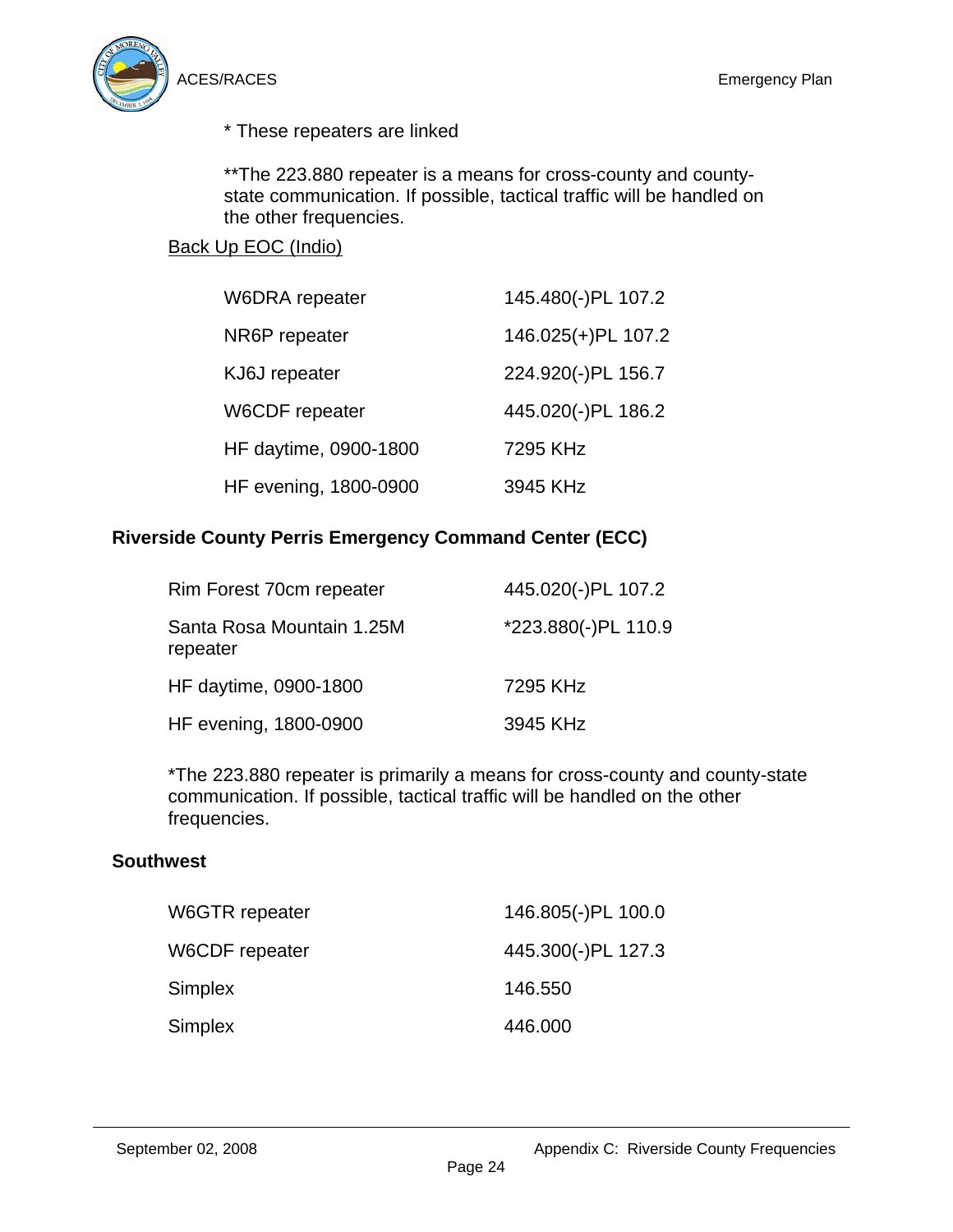

| <b>Simplex</b>   | *146.580 |
|------------------|----------|
| <b>Simplex</b>   | 223.500  |
| <b>Simplex</b>   | 446.000  |
| Hospital simplex | 147.585  |
| Packet           | 145.070  |
| <b>RTTY</b>      | 7.088    |

\*All stations monitor 146.580 for events. Assignment of additional frequencies and modes will be made as needed by EC net control.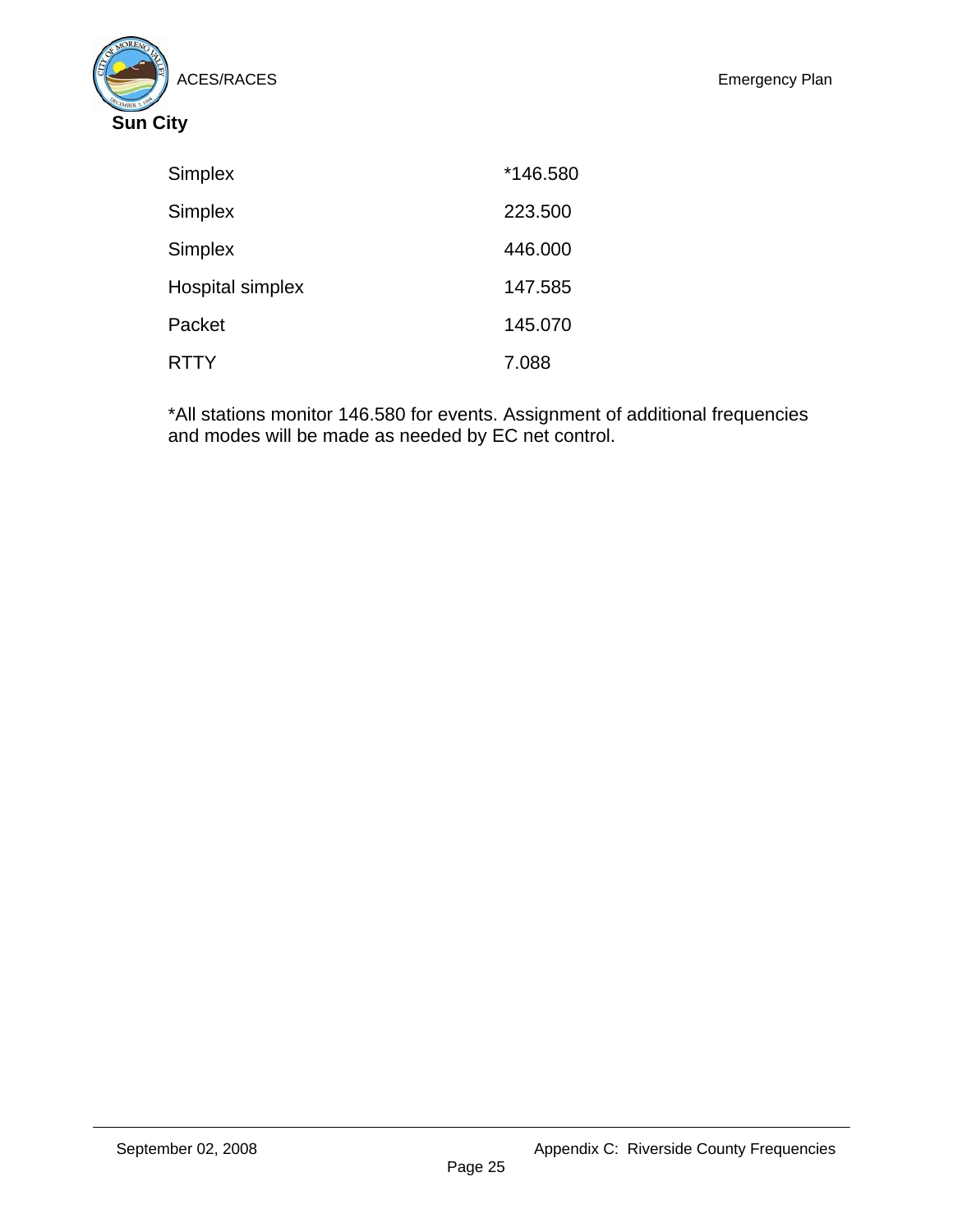

# **Appendix D National Weather Service Weather Radio Frequencies**

| <b>Call Sign</b>  | <b>Site Name</b>       | <b>Site Location</b>   | <b>Frequency</b> | <b>Power</b> |
|-------------------|------------------------|------------------------|------------------|--------------|
| <b>WNG584</b>     | Avalon                 | Catalina Island        | 162.525          | 100          |
| WXL89             | <b>Bakersfield</b>     | <b>Shirley Peak</b>    | 162.55           | 100          |
| KDX54             | <b>Big Rock Ridge</b>  | N. San Francisco Bay   | 162.5            | 100          |
| KIG78             | Coachella              | Cactus City            | 162.4            | 100          |
| <b>WNG712</b>     | Coachella / Spanish    | Riverside county       | 162.525          | 100          |
| <b>WNG655</b>     | Contra Costa County    | Mt. Diablo             | 162.425          | 100          |
| <b>WNG595</b>     | Conway Summit          | <b>Bridgeport</b>      | 162.525          | 300          |
| <b>WNG659</b>     | El Paso Mtns.          | Ridgecrest             | 162.425          | 300          |
| KEC82             | Eureka                 | Mt. Pierce             | 162.4            | 300          |
| KIH <sub>62</sub> | Fresno                 | Bear Mtn.              | 162.4            | 300          |
| WWF67             | <b>Grass Valley</b>    | Wolf Mtn.              | 162.4            | 100          |
| KWO37             | Los Angeles            | Mt. Lukens             | 162.55           | 300          |
| KEC49             | Monterey               | Mt. Umunhum            | 162.55           | 300          |
| WWF64             | <b>Monterey Marine</b> | Mt. Umunhum            | 162.45           | 300          |
| KIH30             | Point Arena            | Cold Springs Peak      | 1000<br>162.55   |              |
| WXL88             | Redding                | South Fork Mtn.        | 162.55           | 100          |
| KEC57             | Sacramento             | Jackson Butte          | 162.55           | 330          |
| KEC62             | San Diego              | Mt. Woodson            | 162.4            | 100          |
| <b>WNG637</b>     | San Diego Marine       | Mount Soledad          | 162.425          | 100          |
| KHB49             | San Francisco          | Mt. Pise               | 162.4            | 330          |
| KIH31             | San Luis Obispo        | Cuesta Peak            | 162.55           | 500          |
| <b>WNG592</b>     | San Simeon             | <b>Hearst Castle</b>   | 162.525          | 100          |
| WWG21             | Santa Ana              | <b>Beeks Place</b>     | 162.45           | 100          |
| KIH34             | Santa Barbara          | <b>Broadcast Peak</b>  | 162.4            | 330          |
| WWF62             | Santa Barbara Marine   | <b>Broadcast Peak</b>  | 162.475          | 100          |
| <b>WNG720</b>     | Ukiah                  | Laughin Range          | 162.525          | 300          |
| WXM66             | Victorville            | San Bernadino          | 162.5            | 100          |
| KAD94             | Yosemite               | <b>Turtleback Dome</b> | 162.45           | 85           |
| WXL87             | Yuma                   | Black Mtn.             | 162.55           | 100          |

Source: http://www.nws.noaa.gov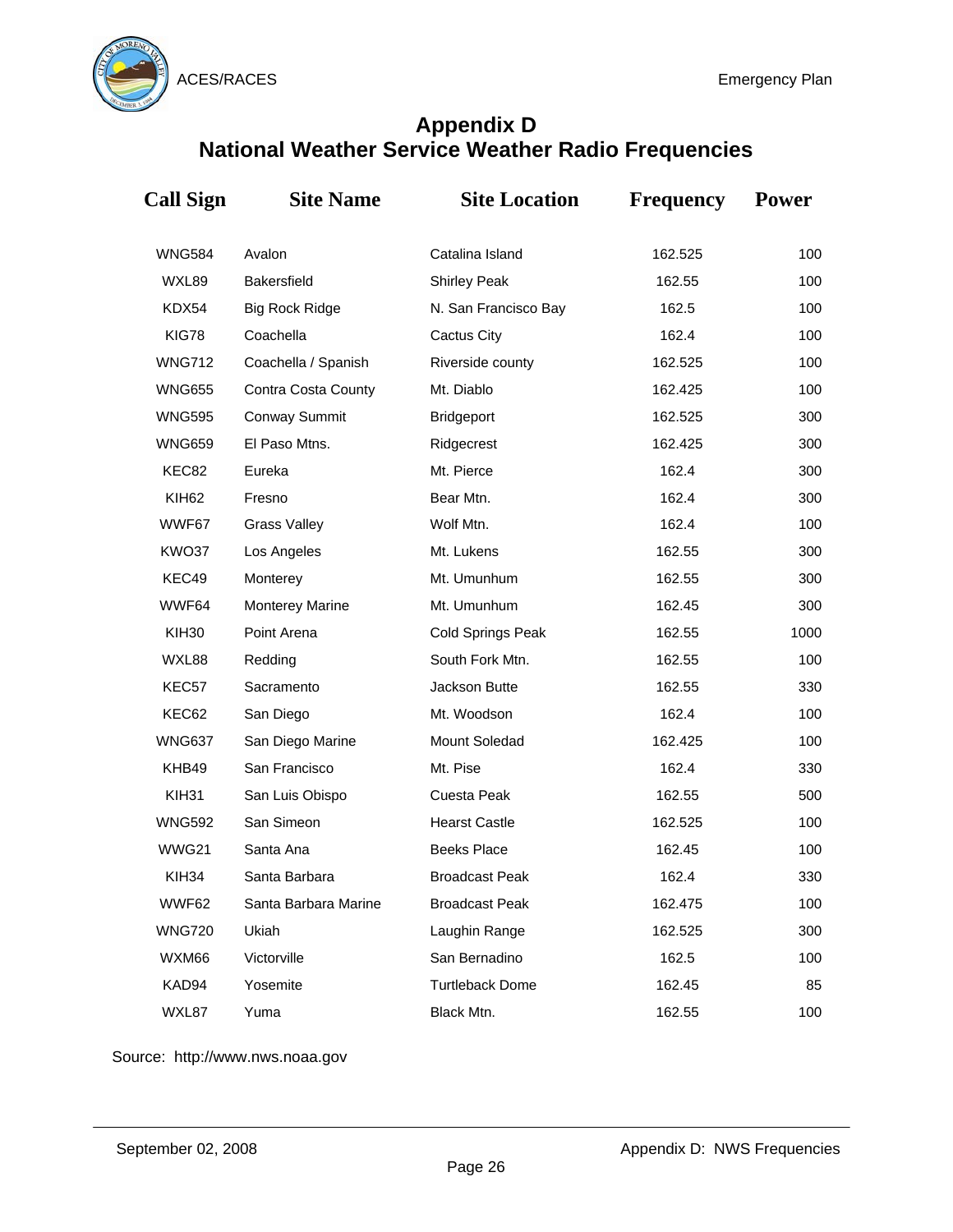

# **Appendix E FCC Rules**

[Code of Federal Regulations] [Title 47, Volume 5] [Revised as of October 1, 2006] From the U.S. Government Printing Office via GPO Access [CITE: 47CFR97.407]

[Page 599-600]

# TITLE 47--TELECOMMUNICATION

#### CHAPTER I--FEDERAL COMMUNICATIONS COMMISSION (CONTINUED) PART 97 AMATEUR RADIO SERVICE--Table of Contents Subpart E - Providing Emergency Communications

- Sec. 97.407 Radio amateur civil emergency service.
	- (a) No station may transmit in RACES unless it is an FCC-licensed primary, club, or military recreation station and it is certified by a civil defense organization as registered with that organization, or it is an FCC-licensed RACES station. No person may be the control operator of a RACES station, or may be the control operator of an amateur station transmitting in RACES unless that person holds a FCC-issued amateur operator license and is certified by a civil defense organization as enrolled in that organization.
	- (b) The frequency bands and segments and emissions authorized to the control operator are available to stations transmitting communications in RACES on a shared basis with the amateur service. In the event of an emergency which necessitates the invoking of the President's War Emergency Powers under the provisions of Section 706 of the Communications Act of 1934, as amended, 47 U.S.C. 606, RACES stations and amateur stations participating in RACES may only transmit on the following frequency segments:
		- (1) The 1800-1825 kHz, 1975-2000 kHz, 3.50-3.55 MHz, 3.93-3.98 MHz, 3.984-4.000 MHz, 7.079-7.125 MHz, 7.245-7.255 MHz, 10.10-10.15 MHz, 14.047-14.053 MHz, 14.22-14.23 MHz, 14.331-14.350 MHz, 21.047- 21.053 MHz, 21.228-21.267 MHz, 28.55-28.75 MHz, 29.237-29.273 MHz, 29.45-29.65 MHz, 50.35-50.75 MHz, 52-54 MHz, 144.50-145.71 MHz, 146-148 MHz, 2390-2450 MHz segments;
		- (2) The 1.25 m, 70 cm and 23 cm bands; and (3) The channels at 3.997 MHz and 53.30 MHz may be used in emergency areas when required to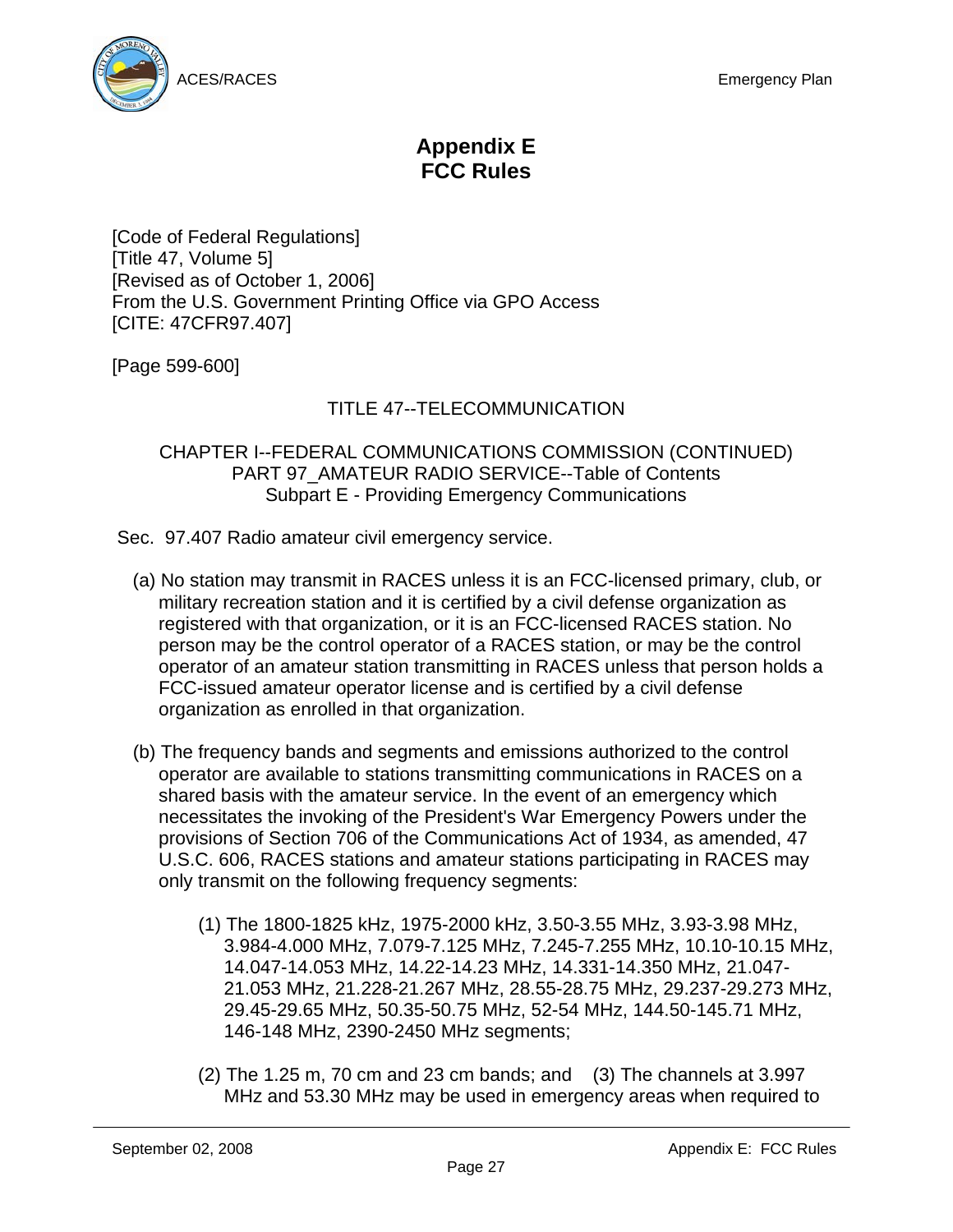

make initial contact with a military unit and for communications with military stations on matters requiring coordination.

- (c) A RACES station may only communicate with:
	- (1) Another RACES station;
	- (2) An amateur station registered with a civil defense organization;
	- (3) A United States Government station authorized by the responsible agency to communicate with RACES stations;
	- (4) A station in a service regulated by the FCC whenever such communication is authorized by the FCC.
- (d) An amateur station registered with a civil defense organization may only communicate with:
	- (1) A RACES station licensed to the civil defense organization with which the amateur station is registered;
	- (2) The following stations upon authorization of the responsible civil defense official for the organization with which the amateur station is registered:
		- (i) A RACES station licensed to another civil defense organization;
		- (ii) An amateur station registered with the same or another civil defense organization;
		- (iii) A United States Government station authorized by the responsible agency to communicate with RACES stations; and
		- (iv) A station in a service regulated by the FCC whenever such communication is authorized by the FCC.
- (e) All communications transmitted in RACES must be specifically authorized by the civil defense organization for the area served. Only civil defense communications of the following types may be transmitted:
	- (1) Messages concerning impending or actual conditions jeopardizing the public safety, or affecting the national defense or security during periods of local, regional, or national civil emergencies;
	- (2) Messages directly concerning the immediate safety of life of individuals, the immediate protection of property, maintenance of law and order,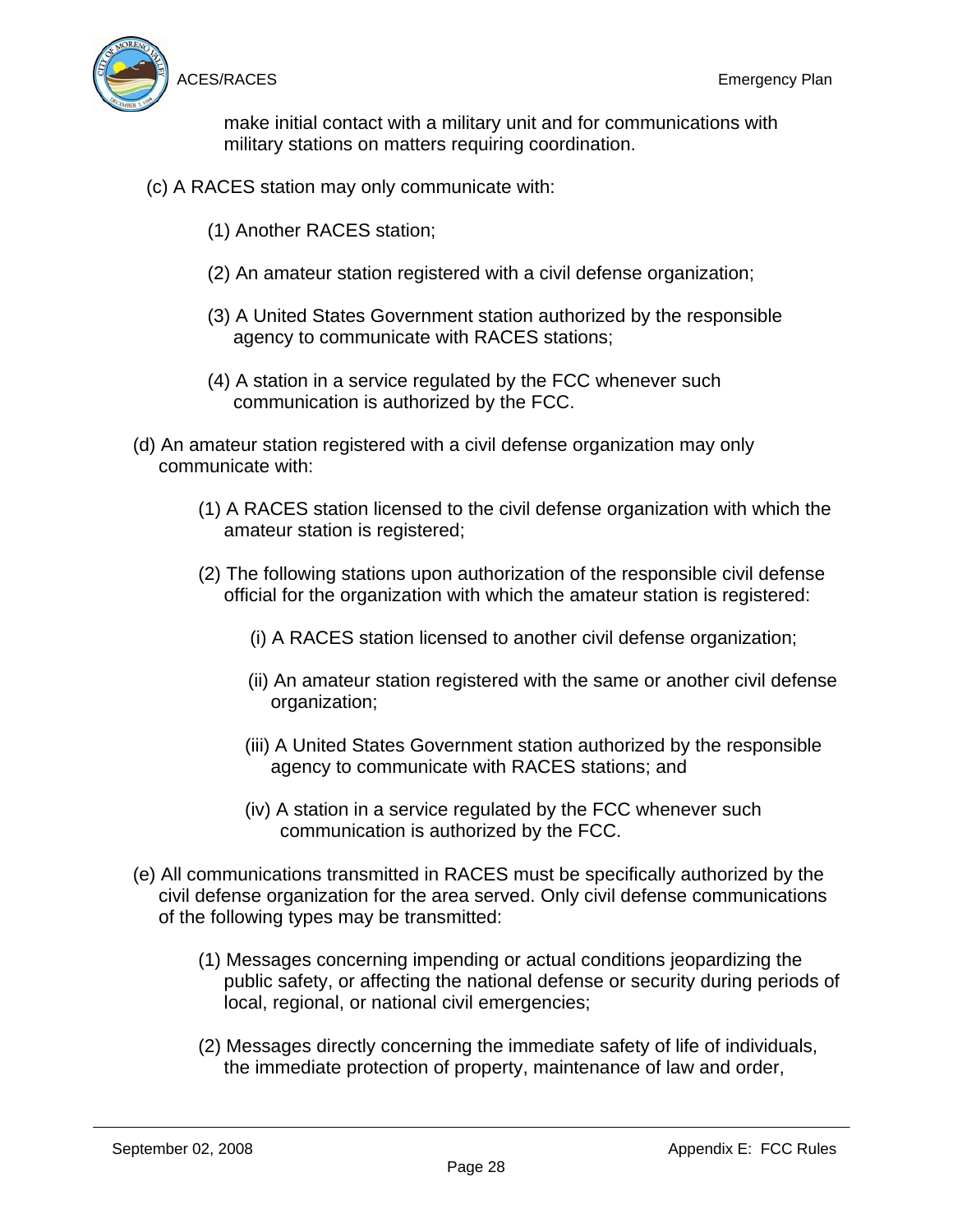

alleviation of human suffering and need, and the combating of armed attack or sabotage;

- (3) Messages directly concerning the accumulation and dissemination of public information or instructions to the civilian population essential to the activities of the civil defense organization or other authorized governmental or relief agencies; and
- (4) Communications for RACES training drills and tests necessary to ensure the establishment and maintenance of orderly and efficient operation of the RACES as ordered by the responsible civil defense organization served. Such drills and tests may not exceed a total time of 1 hour per week. With the approval of the chief officer for emergency planning in the applicable State, Commonwealth, District or territory, however, such tests and drills may be conducted for a period not to exceed 72 hours no more than twice in any calendar year.

[54 FR 25857, June 20, 1989, as amended at 65 FR 6550, Feb. 10, 2000]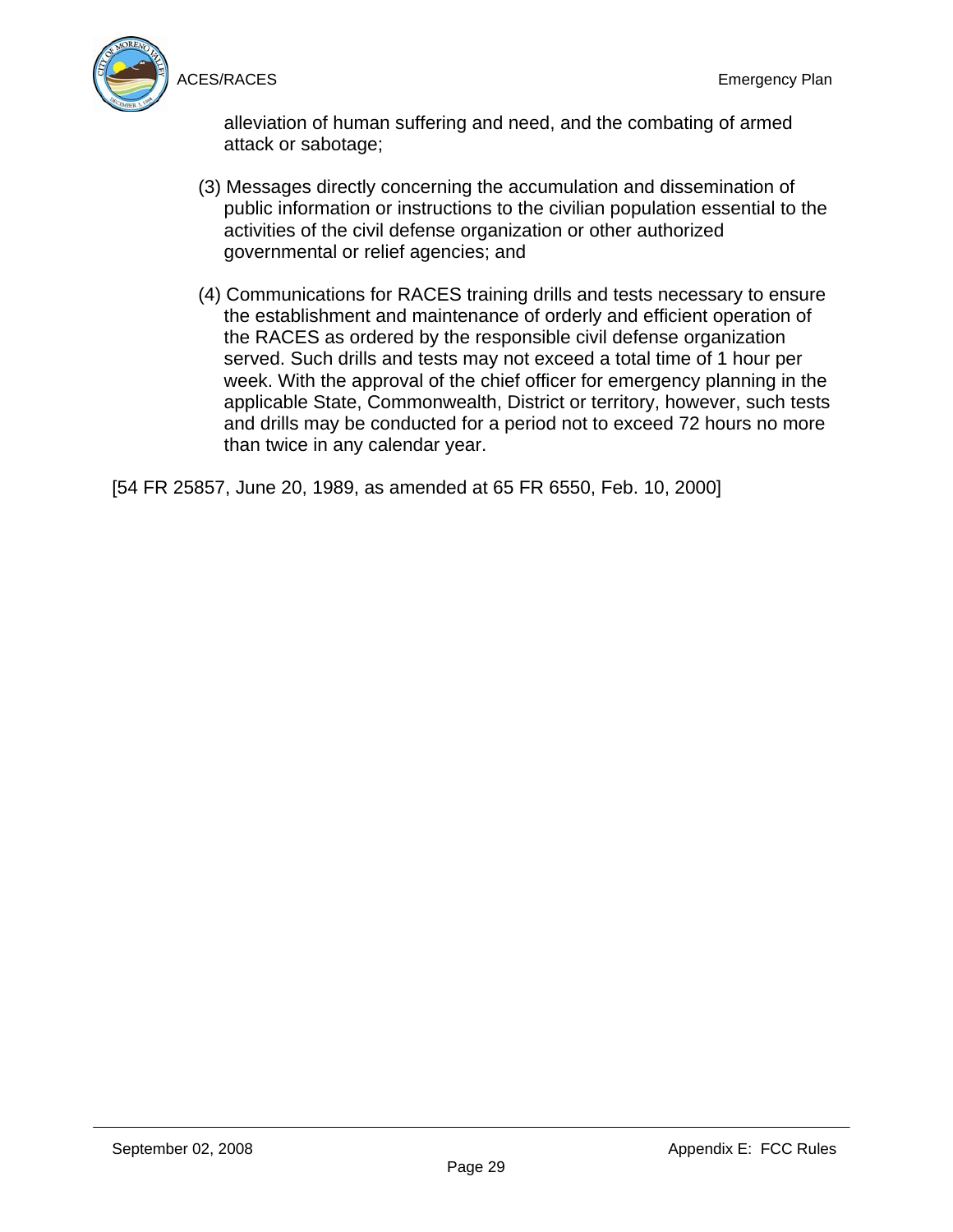

# **Appendix F**

# **Net Control Log Form**

| Date:                          |                              | <b>Net Operator:</b> |                       |                   |                                            |                                                 |
|--------------------------------|------------------------------|----------------------|-----------------------|-------------------|--------------------------------------------|-------------------------------------------------|
|                                | Time In:<br><b>Time Out:</b> |                      | <b>Tactical Call:</b> | <b>Call Sign:</b> |                                            |                                                 |
| <b>Incident Name and Type:</b> |                              |                      |                       |                   |                                            |                                                 |
|                                |                              |                      |                       |                   | <b>Net Traffic</b>                         |                                                 |
| CK                             | <b>Time</b>                  |                      | <b>Tactical</b>       | Call              |                                            | Traffic (locations, observations, details, etc) |
|                                |                              |                      |                       |                   |                                            |                                                 |
|                                |                              |                      |                       |                   |                                            |                                                 |
|                                |                              |                      |                       |                   |                                            |                                                 |
|                                |                              |                      |                       |                   |                                            |                                                 |
|                                |                              |                      |                       |                   |                                            |                                                 |
|                                |                              |                      |                       |                   |                                            |                                                 |
|                                |                              |                      |                       |                   |                                            |                                                 |
|                                |                              |                      |                       |                   |                                            |                                                 |
|                                |                              |                      |                       |                   |                                            |                                                 |
|                                |                              |                      |                       |                   |                                            |                                                 |
|                                |                              |                      |                       |                   |                                            |                                                 |
|                                |                              |                      |                       |                   |                                            |                                                 |
|                                |                              |                      |                       |                   |                                            |                                                 |
|                                |                              |                      |                       |                   |                                            |                                                 |
|                                |                              |                      |                       |                   |                                            |                                                 |
|                                |                              |                      |                       |                   |                                            |                                                 |
|                                |                              |                      |                       |                   |                                            |                                                 |
|                                |                              |                      |                       |                   |                                            |                                                 |
|                                |                              |                      |                       |                   |                                            |                                                 |
|                                |                              |                      |                       |                   |                                            |                                                 |
|                                |                              |                      |                       |                   |                                            |                                                 |
|                                |                              |                      |                       |                   |                                            |                                                 |
| $\mathbf{X}$                   |                              |                      |                       |                   | Place "X" here for initial check-in on net |                                                 |

Page \_\_\_\_\_\_ of \_\_\_\_\_\_ pages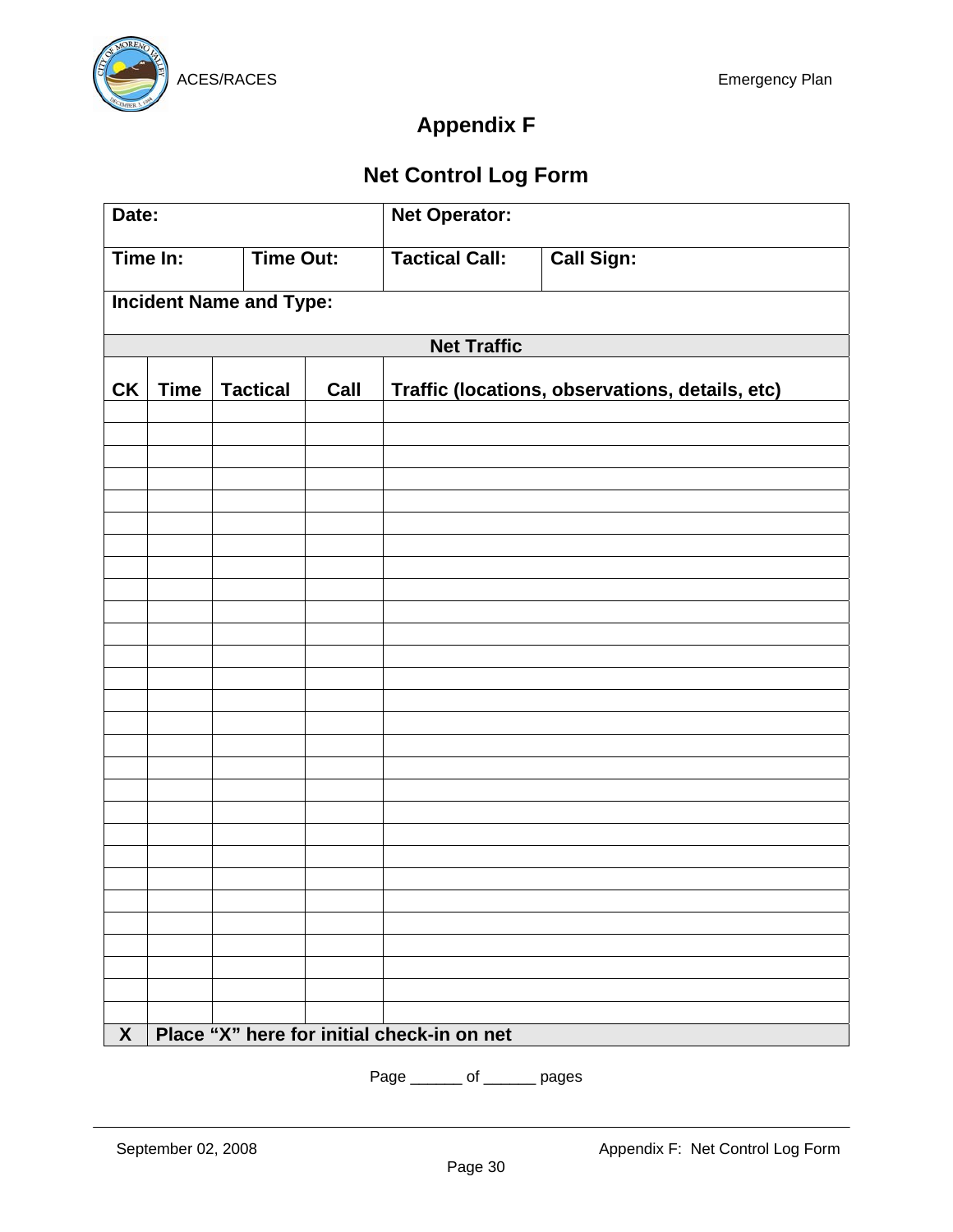

# **Appendix G Station Log Form**

| Date:                          |                         | Operator: |                       |                                      |  |
|--------------------------------|-------------------------|-----------|-----------------------|--------------------------------------|--|
| Time In:                       | <b>Time Out:</b>        |           | <b>Tactical Call:</b> | <b>Call Sign:</b>                    |  |
| <b>Incident Name and Type:</b> |                         |           |                       |                                      |  |
| <b>Time</b>                    | <b>Tactical</b><br>Call |           |                       | Comments (traffic, assignments, etc) |  |
|                                |                         |           |                       |                                      |  |
|                                |                         |           |                       |                                      |  |
|                                |                         |           |                       |                                      |  |
|                                |                         |           |                       |                                      |  |
|                                |                         |           |                       |                                      |  |
|                                |                         |           |                       |                                      |  |
|                                |                         |           |                       |                                      |  |
|                                |                         |           |                       |                                      |  |
|                                |                         |           |                       |                                      |  |
|                                |                         |           |                       |                                      |  |
|                                |                         |           |                       |                                      |  |
|                                |                         |           |                       |                                      |  |
|                                |                         |           |                       |                                      |  |
|                                |                         |           |                       |                                      |  |
|                                |                         |           |                       |                                      |  |
|                                |                         |           |                       |                                      |  |
|                                |                         |           |                       |                                      |  |
|                                |                         |           |                       |                                      |  |
|                                |                         |           |                       |                                      |  |
|                                |                         |           |                       |                                      |  |
|                                |                         |           |                       |                                      |  |
|                                |                         |           |                       |                                      |  |

Page \_\_\_\_\_\_\_ of \_\_\_\_\_\_\_ pages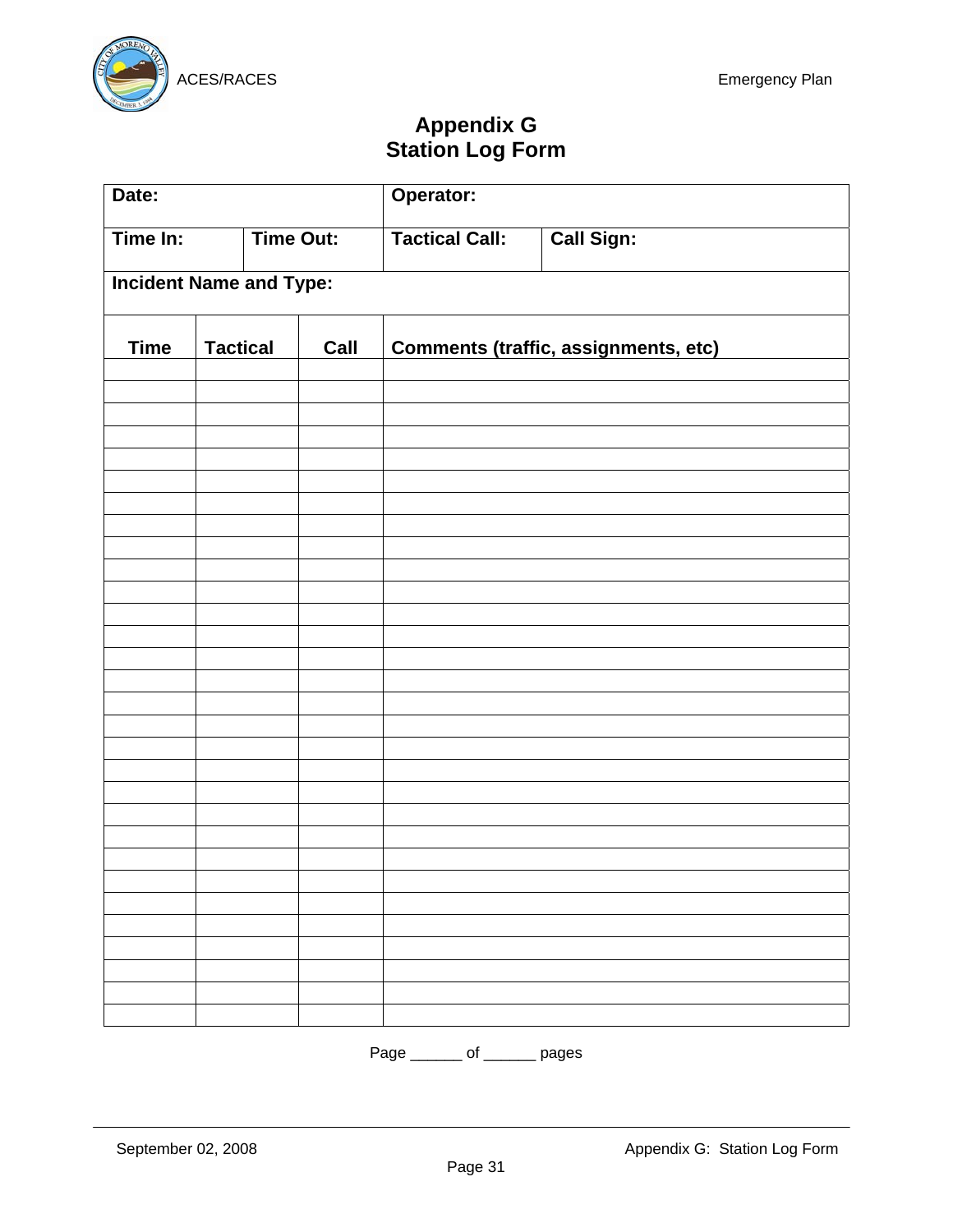

# **Appendix H EOC Message Form**

| <b>HIGH PRIORITY</b><br>$\Box$ (please check)                                                                                                                                                                                                                                                                                                                                                    |        | Date:                                                                                                                            |          |                              |  | Time:                                                                                                                 | $\Box$ AM $\Box$ PM                                                                                                          |
|--------------------------------------------------------------------------------------------------------------------------------------------------------------------------------------------------------------------------------------------------------------------------------------------------------------------------------------------------------------------------------------------------|--------|----------------------------------------------------------------------------------------------------------------------------------|----------|------------------------------|--|-----------------------------------------------------------------------------------------------------------------------|------------------------------------------------------------------------------------------------------------------------------|
| Taken By:                                                                                                                                                                                                                                                                                                                                                                                        |        | To (Use Only If Caller States):                                                                                                  |          |                              |  |                                                                                                                       |                                                                                                                              |
| From:                                                                                                                                                                                                                                                                                                                                                                                            | Phone: |                                                                                                                                  |          |                              |  |                                                                                                                       |                                                                                                                              |
| Address:                                                                                                                                                                                                                                                                                                                                                                                         |        |                                                                                                                                  |          | <b>Nearest Cross Street:</b> |  |                                                                                                                       | Referred to 911:<br>Yes<br>$\Box$ No<br>П                                                                                    |
| Message:                                                                                                                                                                                                                                                                                                                                                                                         |        |                                                                                                                                  |          |                              |  |                                                                                                                       |                                                                                                                              |
| Response/Action Taken:                                                                                                                                                                                                                                                                                                                                                                           |        | (When Complete Return To Message Center)                                                                                         |          |                              |  |                                                                                                                       |                                                                                                                              |
| Signature:                                                                                                                                                                                                                                                                                                                                                                                       |        | Date:                                                                                                                            | $\prime$ |                              |  | Time:                                                                                                                 | $\Box$ AM $\Box$ PM                                                                                                          |
| <b>MESSAGE # [</b>                                                                                                                                                                                                                                                                                                                                                                               | ı      | <b>MESSAGE CENTER USE ONLY</b>                                                                                                   |          |                              |  |                                                                                                                       |                                                                                                                              |
| <b>PLANNING SECTION</b>                                                                                                                                                                                                                                                                                                                                                                          |        |                                                                                                                                  |          | <b>OPERATIONS SECTION</b>    |  |                                                                                                                       | <b>LOGISTICS SECTION</b>                                                                                                     |
| <b>Planning Section Chief</b><br>Message Center<br><b>Situation Assessment</b><br><b>Advanced Planning</b><br>Documentation/Recovery<br><b>EOC Operator</b>                                                                                                                                                                                                                                      |        | <b>Operations Section Chief</b><br><b>Fire &amp; Rescue Branch</b><br>Hazmat<br>Search & Rescue<br><b>Law Enforcement Branch</b> |          |                              |  | Personnel Unit                                                                                                        | <b>Logistics Section Chief</b><br>Communications/Info Unit<br><b>Facilities Coordination Unit</b><br>Supply/Procurement Unit |
| <b>MANAGEMENT SECTION</b>                                                                                                                                                                                                                                                                                                                                                                        |        | Coroner<br>Evacuation                                                                                                            |          |                              |  |                                                                                                                       | <b>Transportation Unit</b><br><b>FINANCE SECTION</b>                                                                         |
| <b>Public Wrks &amp; Util Branch</b><br><b>EOC Director</b><br><b>Construction/Engineering Unit</b><br><b>City Attorney</b><br>Maintenance Ops Unit<br><b>EOC Manager</b><br>Damage Assessment Unit<br>Liaison Officer<br><b>Community Services Branch</b><br><b>Public Information Officer</b><br>Medical & Health Unit<br>Safety Officer<br>Care & Shelter Unit<br><b>Animal Services Unit</b> |        |                                                                                                                                  |          |                              |  | <b>Finance Section Chief</b><br>Time Keeping Unit<br>Comp/Claims Unit<br>Cost Recovery Unit<br><b>Purchasing Unit</b> |                                                                                                                              |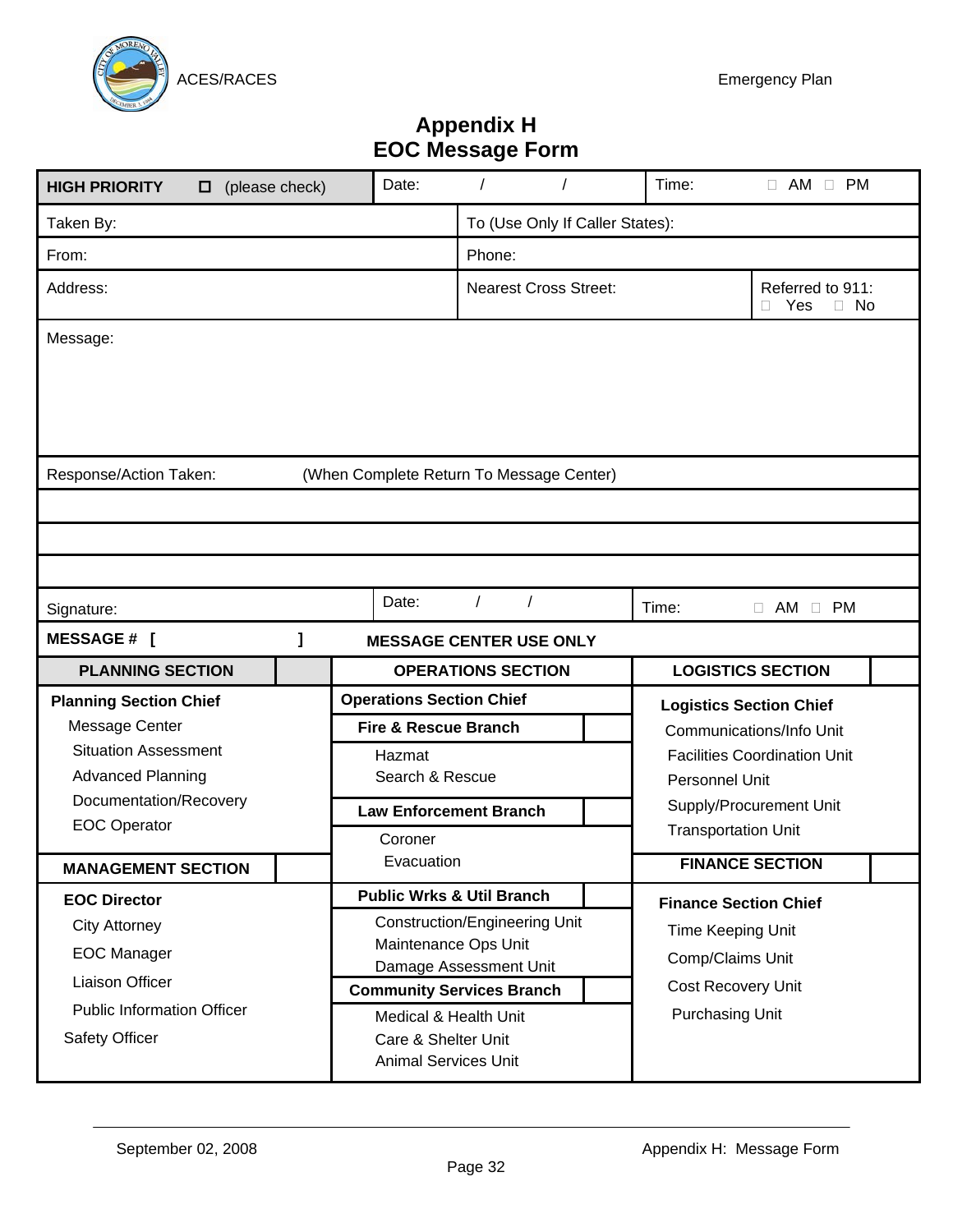

# **Appendix I Glossary of Terms**

| 2 Meters                | An FCC assigned amateur radio band covering 144-148 MHz.                                                                                                                                              |
|-------------------------|-------------------------------------------------------------------------------------------------------------------------------------------------------------------------------------------------------|
| <b>ACES</b>             | <b>Amateur Communications Emergency Services</b>                                                                                                                                                      |
| <b>APRS</b>             | <b>Automatic Packet Position Reporting System</b>                                                                                                                                                     |
| <b>ARRL</b>             | Amateur Radio Relay League                                                                                                                                                                            |
| <b>ATV</b>              | Amateur Television. Known as fast scan television.                                                                                                                                                    |
| <b>BCI</b>              | Broadcast radio interference                                                                                                                                                                          |
| <b>Beam Antenna</b>     | A directional antenna. A beam antenna must be rotated to provide<br>coverage in different directions.                                                                                                 |
| <b>Control Operator</b> | An amateur operator designated by the licensee of a station to be<br>responsible for the transmissions of an amateur station.                                                                         |
| <b>CQ</b>               | Calling any station                                                                                                                                                                                   |
| <b>CERT</b>             | <b>Community Emergency Response Team</b>                                                                                                                                                              |
| <b>DOT</b>              | Department of Transportation                                                                                                                                                                          |
| <b>DTMF</b>             | Dual Tone Multiple Frequency. The tone signaling system                                                                                                                                               |
|                         | commonly known as Touch Tone.                                                                                                                                                                         |
| <b>Duplexer</b>         | A device that allows a dual-band radio to use a single dual-band<br>antenna.                                                                                                                          |
| <b>EOC</b>              | <b>Emergency Operations Center</b>                                                                                                                                                                    |
| <b>EOF</b>              | End of File                                                                                                                                                                                           |
| <b>EOM</b>              | <b>End of Transmission</b>                                                                                                                                                                            |
| <b>FCC</b>              | <b>Federal Communications Commission</b>                                                                                                                                                              |
| <b>FEMA</b>             | <b>Federal Emergency Management Agency</b>                                                                                                                                                            |
| <b>Fill</b>             | Part of a message that was not properly received and must be<br>retransmitted.                                                                                                                        |
| <b>Half-Wave Dipole</b> | A basic antenna used by radio amateurs. It consists of a length of<br>wire or tubing, opened and fed at the center. The entire antenna is<br>1/2 wavelengths long at the desired operating frequency. |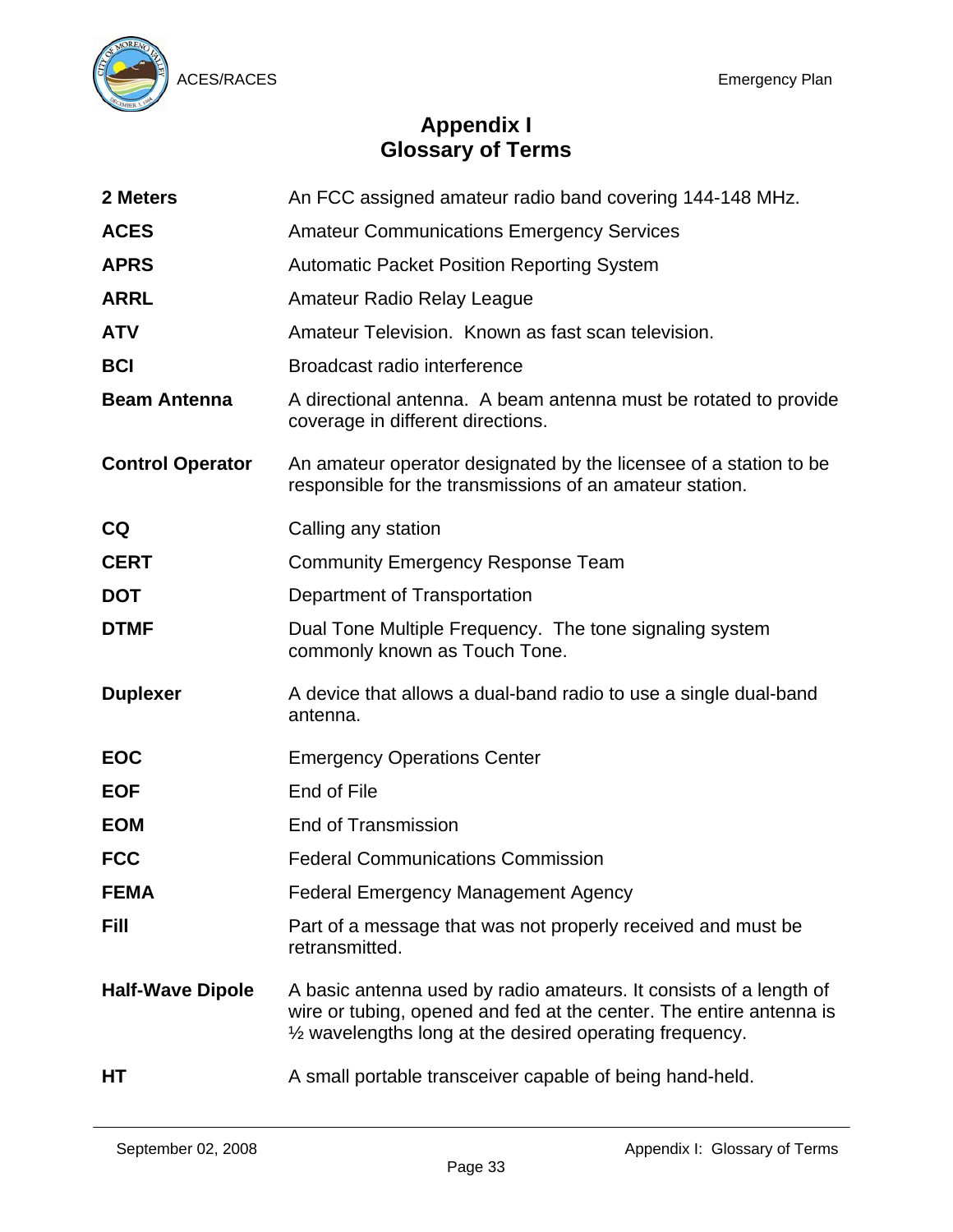

| IC                                    | Incident Commander. The official in overall command of the<br>incident.<br><b>Incident Command Post</b>                                                                                                                                                                                                                                        |
|---------------------------------------|------------------------------------------------------------------------------------------------------------------------------------------------------------------------------------------------------------------------------------------------------------------------------------------------------------------------------------------------|
| <b>ICP</b>                            |                                                                                                                                                                                                                                                                                                                                                |
| <b>ICS</b>                            | Incident Command System. A standardized on-scene emergency<br>management concept specifically designed to allow its user(s) to<br>adopt an integrated organizational structure equal to the<br>complexity and demands of single or multiple incidents, without<br>being hindered by jurisdictional boundaries.                                 |
| <b>Input</b>                          | Refers to the receiver frequency.                                                                                                                                                                                                                                                                                                              |
| <b>JIC</b>                            | Joint Information Center. A single location for Public Information<br>Officers to disseminate joint information.                                                                                                                                                                                                                               |
| <b>MV ACES/RACES</b>                  | Moreno Valley Amateur Civil Emergency Services/Radio Amateur<br>Civil Emergency Services. MV ACES/RACES is a City program.                                                                                                                                                                                                                     |
| <b>MV ARA</b>                         | Moreno Valley Amateur Radio Association.                                                                                                                                                                                                                                                                                                       |
| <b>NCS</b>                            | <b>Net Control Station</b>                                                                                                                                                                                                                                                                                                                     |
| <b>Net</b>                            | A coordinated use of a frequency by an organized group to<br>achieve a goal.                                                                                                                                                                                                                                                                   |
| <b>Net Control</b><br><b>Operator</b> | A person who directs and controls all radio activity during a net<br>operation.                                                                                                                                                                                                                                                                |
| <b>NIMS</b>                           | National Incident Management System. A nationally required<br>system similar to SEMS that includes the use of the Incident<br>Command System (ICS), management by objectives, muli-agency<br>coordination, resource management, mutual aid coordination,<br>communication and information management, preparedness and<br>ongoing maintenance. |
| <b>NOAA</b>                           | National Oceanic and Atmospheric Administration                                                                                                                                                                                                                                                                                                |
| <b>NWS</b>                            | <b>National Weather System</b>                                                                                                                                                                                                                                                                                                                 |
| <b>Offset</b>                         | This is the difference between the transmitting and receiving<br>frequencies of a transceiver.                                                                                                                                                                                                                                                 |
| <b>Omni directional</b>               | Refers to a non-directional antenna radiation pattern.                                                                                                                                                                                                                                                                                         |
| Output                                | The transmitting frequency or power of a radio.                                                                                                                                                                                                                                                                                                |
| <b>Packet Radio</b>                   | A digital communications system using computer terminals<br>transmitting via amateur radio stations.                                                                                                                                                                                                                                           |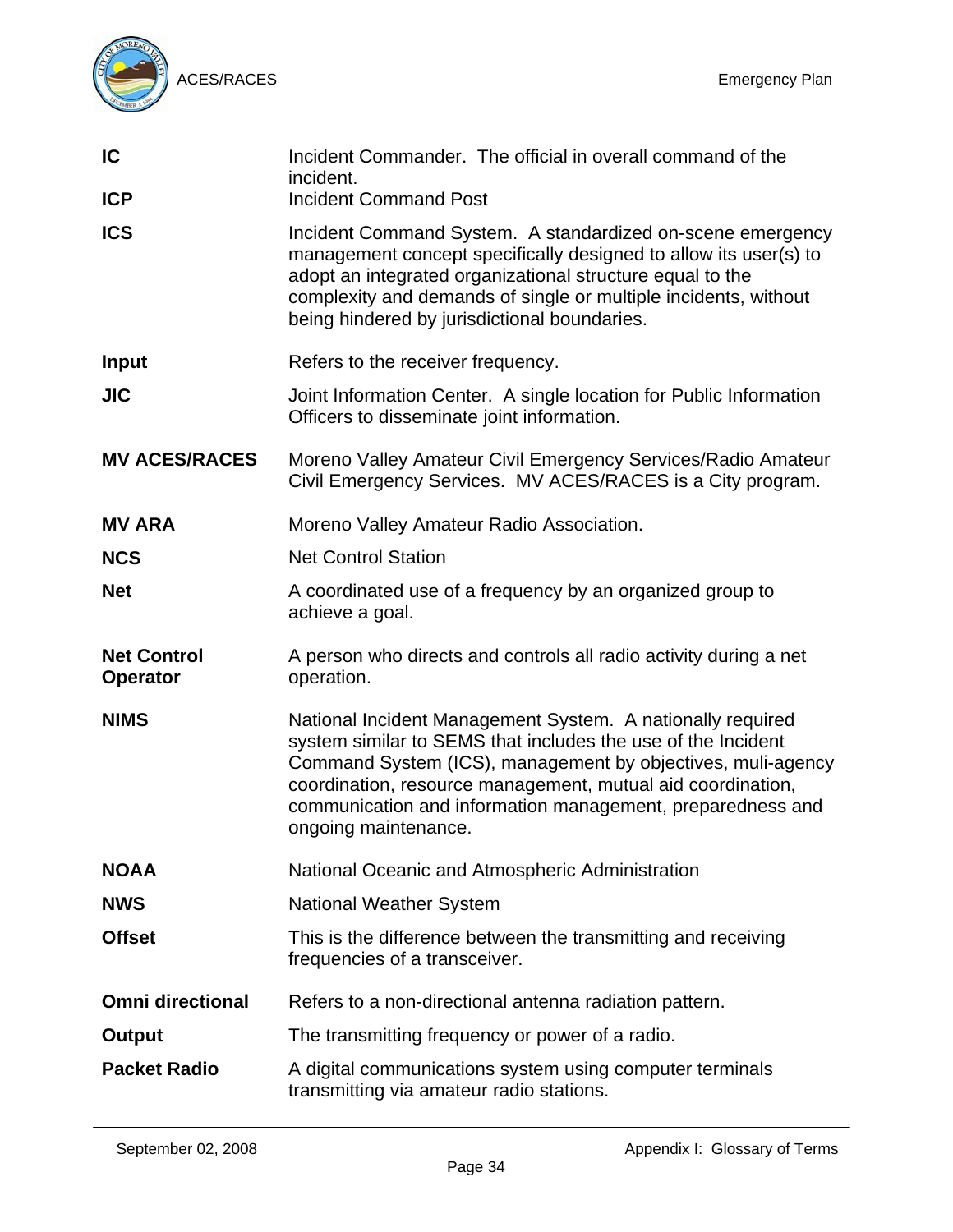

| <b>PIO</b>                 | <b>Public Information Officer</b>                                                                                                                                                                                                                                                                                        |
|----------------------------|--------------------------------------------------------------------------------------------------------------------------------------------------------------------------------------------------------------------------------------------------------------------------------------------------------------------------|
| <b>Polarization</b>        | Refers to the orientation of radiation from an antenna.                                                                                                                                                                                                                                                                  |
| <b>RACES</b>               | <b>Radio Amateur Civil Emergency Services</b>                                                                                                                                                                                                                                                                            |
| <b>REARS</b>               | Riverside Emergency Animal Rescue System                                                                                                                                                                                                                                                                                 |
| <b>Relay</b>               | Transmit this traffic to other stations or transmit for other stations.                                                                                                                                                                                                                                                  |
| <b>Relay Station</b>       | A station that serves as an intermediate receiving and transmitting<br>location.                                                                                                                                                                                                                                         |
| <b>Repeater</b>            | A station that receives transmissions from a mobile, portable, or<br>fixed station and re-broadcasts them for extended range.                                                                                                                                                                                            |
| <b>SEMS</b>                | Standardized Emergency Management System. A system<br>required by California Government Code for managing response<br>to emergencies in California. SEMS requires that responders<br>utilize the Incident Command System (ICS) during field response.                                                                    |
| <b>Simplex Operation</b>   | Refers to radio operations where both transmitter and receiver<br>operate on the same frequency.                                                                                                                                                                                                                         |
| <b>Squelch Tail</b>        | The noise heard in a receiver after the received signal disappears.                                                                                                                                                                                                                                                      |
| <b>Tactical Call Sign</b>  | An identifier assigned to a station operating on a tactical net based<br>upon its location or function where specific operators are subject<br>to change from time to time. Tactical call signs are the preferred<br>means for identifying the various components of a net operating<br>under fast-moving circumstances. |
| <b>Third Party Traffic</b> | Messages originated by or addressed to someone other than the<br>originating amateur station.                                                                                                                                                                                                                            |
| Yagi Antenna               | The most popular type of amateur directional (beam) antenna. It<br>has one driven element and one or more additional elements.                                                                                                                                                                                           |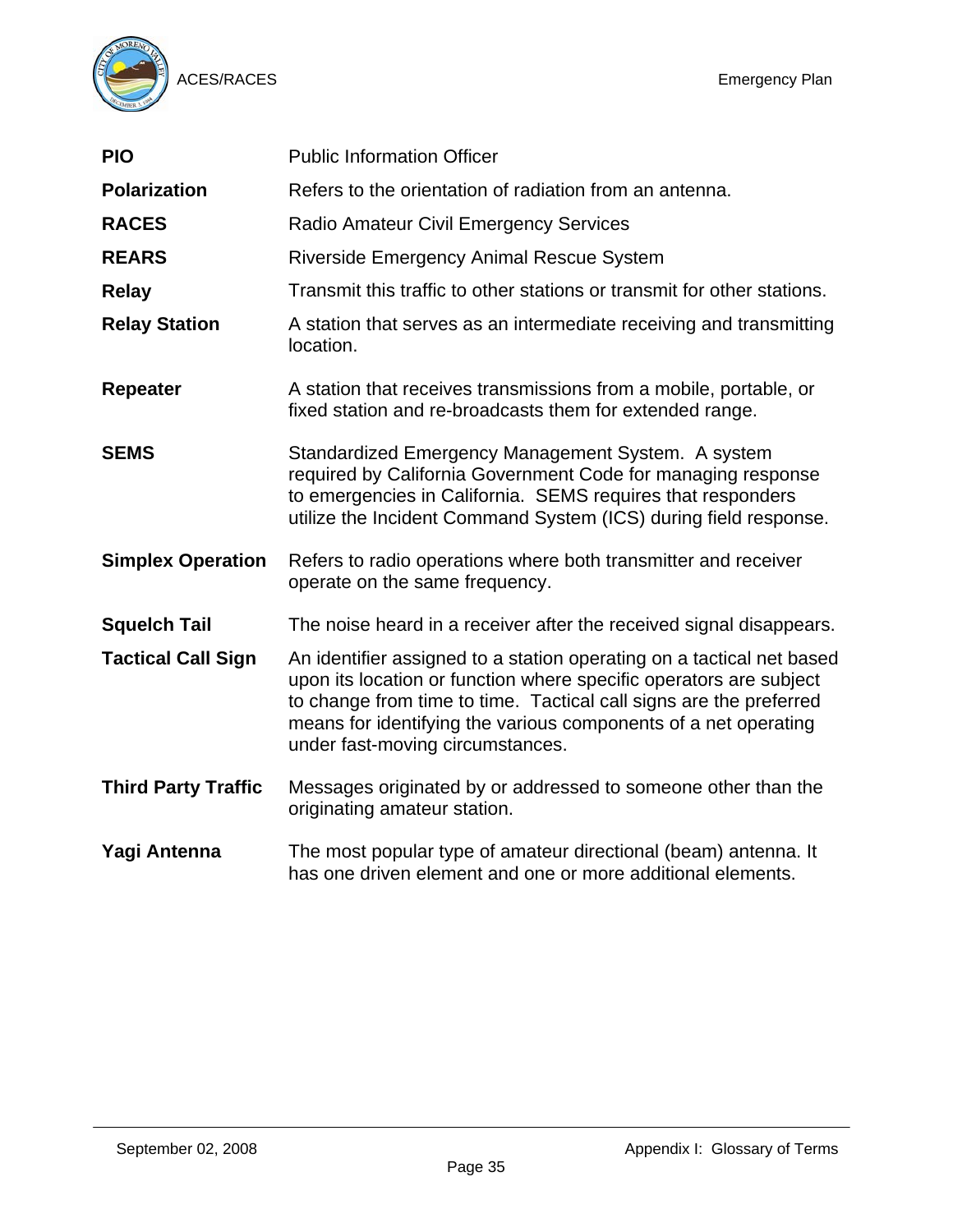

# **Appendix J International Q Signals**

- **QRA** What is the name of your station?
- **QRG** What's my exact frequency?
- **QRH** Does my frequency vary?
- **QRI** How is my tone? (1-3)
- **QRK** What is my signal intelligibility? (1-5)
- **QRL** Are you busy?
- **QRM** Is my transmission being interfered with?
- **QRN** Are you troubled by static?
- **QRO** Shall I increase transmitter power?
- **QRP** Shall I decrease transmitter power?
- **QRQ** Shall I send faster?
- **QRS** Shall I send slower?
- **QRT** Shall I stop sending?
- **QRU** Have you anything for me? (answer in negative)
- **QRV** Are you ready?
- **QRW** Shall I tell \_\_\_\_\_\_\_\_\_ you're calling him?
- **QRX** When will you call again?
- **QRZ** Who is calling me?
- **QSA** What is my signal strength? (1-5)
- **QSB** Are my signals fading?
- **QSD** Is my keying defective?
- **QSG** Shall I repeat the last message sent?
- **QSK** Can you work break-in?
- **QSL** Can you acknowledge receipt?
- **QSM** Shall I repeat the last message sent?
- **QSO** Can you communicate with direct?
- **QSP** Will you relay to 2
- **QST** Calling all radio amateurs (Ham Radio Q Signal)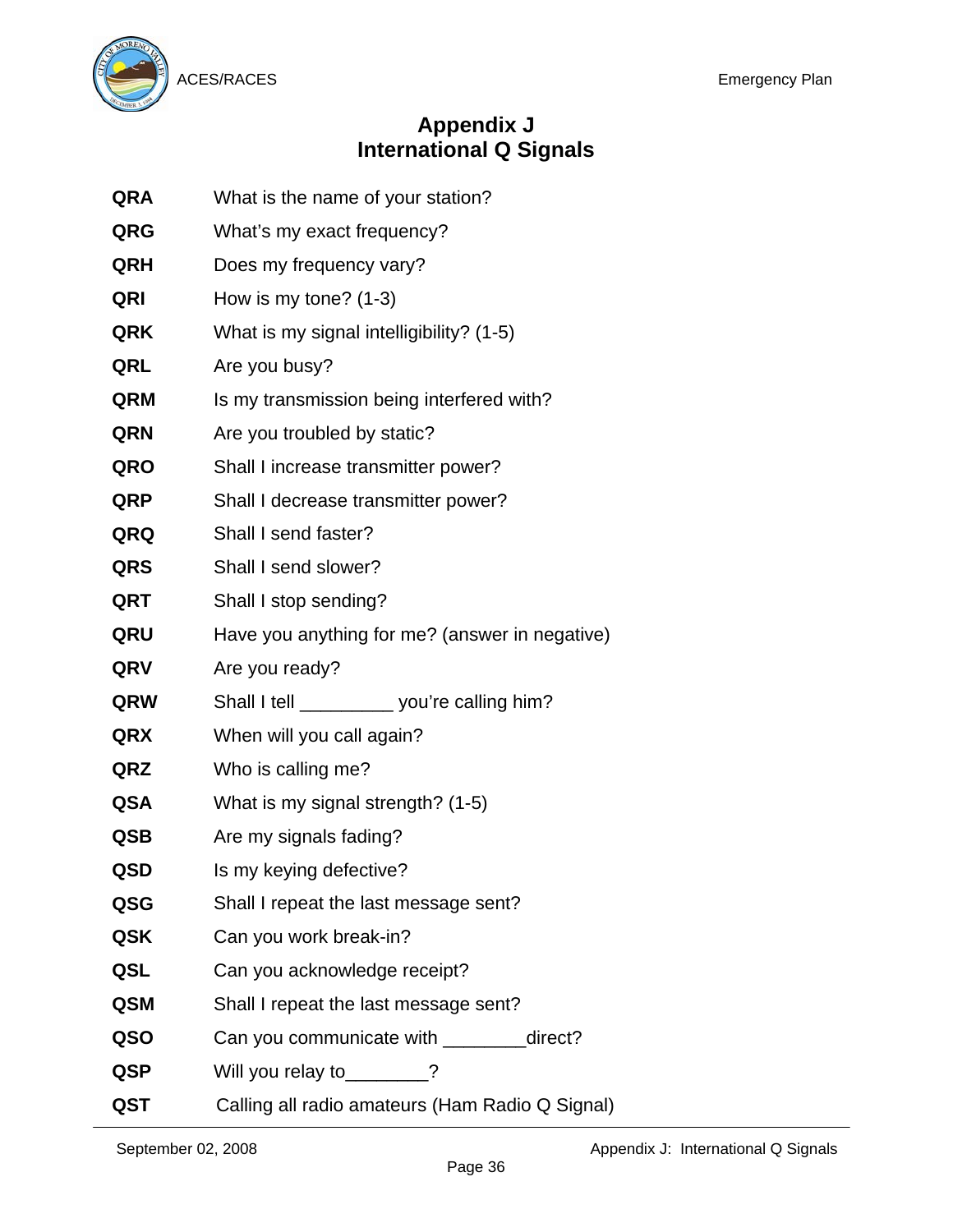

# **Appendix K**

**International Telecommunications Union Phonetic Alphabet** 

- **A** Alpha
- **B** Bravo
- **C** Charlie
- **D** Delta
- **E** Echo
- **F** Foxtrot
- **G** Golf
- **H** Hotel
- **I** India
- **J** Juliet
- **K** Kilo
- **L** Lima
- **M** Mike
- **N** November
- **O** Oscar
- **P** Papa
- **Q** Quebec
- **R** Romeo
- **S** Sierra
- **T** Tango
- **U** Uniform
- **V** Victor
- **W** Whiskey
- **X** X-ray
- **Y** Yankee
- **Z** Zulu